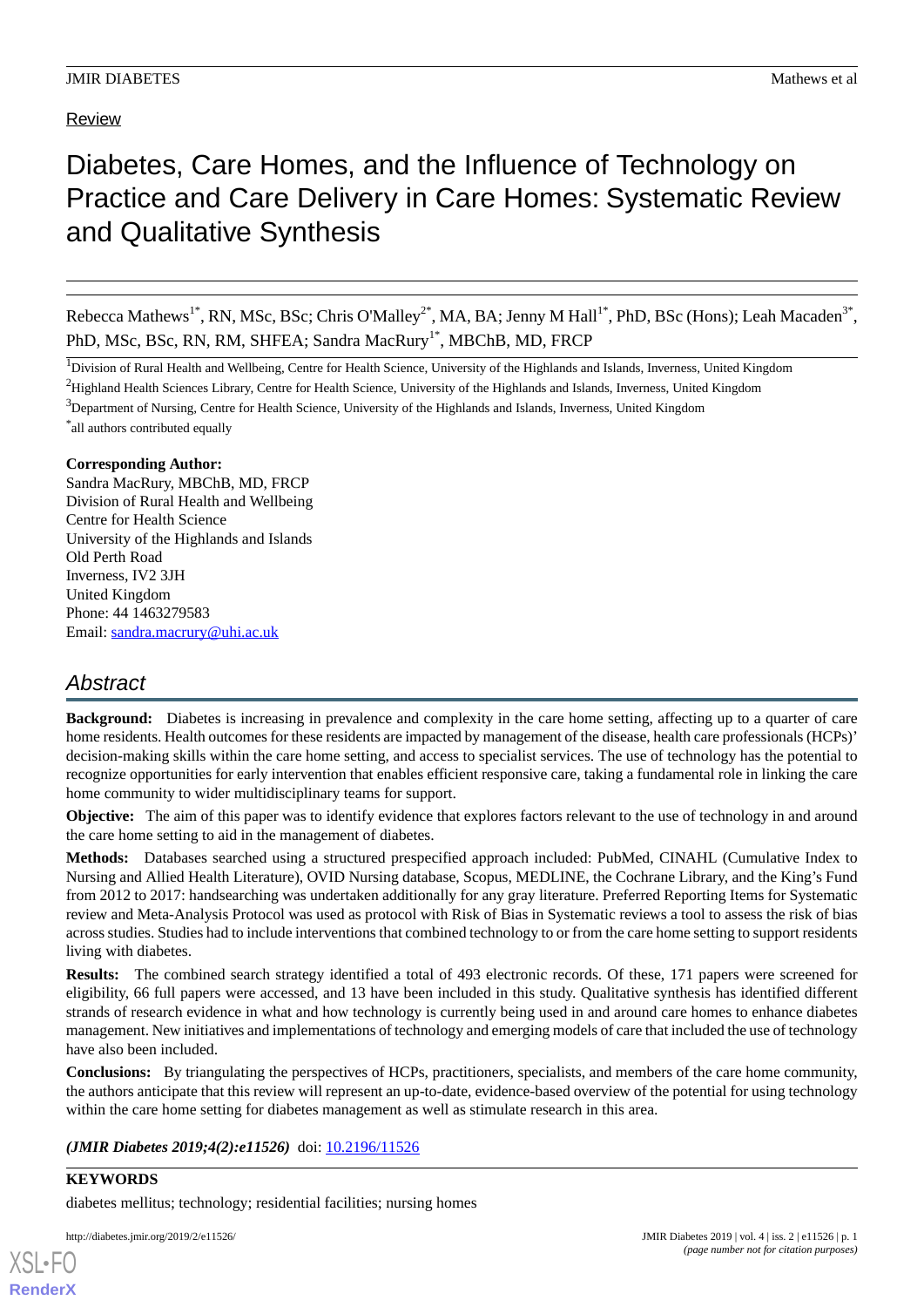## *Introduction*

### **Background**

The prevalence of diabetes is increasing in parallel with population aging within the Scottish Highlands [\[1](#page-10-0)-[3\]](#page-11-0). It has been identified that more than a quarter of care home residents have some kind of diabetes, whether diagnosed or undiagnosed [[4](#page-11-1)[-6](#page-11-2)] bringing challenges for nursing practice and specialist care services, accordingly, the need to access specialist services is increasing. The population in Scotland is projected to rise by 7% by 2039, with an increase of 85% in those living over the age of 75 years [[7\]](#page-11-3). With huge increases predicted in the prevalence of diabetes in elderly persons, and the likelihood of developing diabetes as they age [[8\]](#page-11-4), management of this disease in the care home setting is of paramount importance.

Access to specialist services for care home residents living with comorbidities is limited [\[9](#page-11-5)] leaving care home staff continually seeking to deliver treatments more independently, sometimes with expectations and demands more than they feel competent to provide. Residents may be dependent on care home staff in relation to interventions around diabetes management, particularly with tasks such as blood glucose monitoring or insulin injections [\[10](#page-11-6)]. Most nursing home residents are unable to initiate access to doctors or community health care independently or make their own decisions about self-care [[1,](#page-10-0)[4](#page-11-1)[,11](#page-11-7)]; therefore, care home staff must become both advocates and facilitators of care interventions. Today, the advancement of technology has the potential to influence practice in the delivery of safe, effective, quality, and seamless care [\[12](#page-11-8)] as well as to promote communication and provide access to multidisciplinary specialist care [\[13](#page-11-9)] aiding clinical support for residents within the care home community. Moreover, there is a need for trained staff to lead care planning, initiate treatment, and make independent decisions to support those living with diabetes. In turn, this should empower care home staff to contribute to better diabetes management, thus raising the standards of care within the care home setting. Residents living with diabetes represent one of the most difficult challenges to health professionals and care home staff in advancing care [\[14](#page-11-10)] and may need to receive care from multiple medical services. Given that the complications of diabetes and the associated comorbidities alongside the aging process [[1\]](#page-10-0) make residents potentially more vulnerable, care home staff are challenged in the provision of care to manage the disease effectively and influence outcomes.

To support staff and residents in care homes, clear structure and collaboration between care home and health care services is of importance. Standardized education and training in relation to diabetes care and management for care home staff would aid this process, thus reducing complications and improving quality of care for residents [\[15](#page-11-11)]. This should include clear access with good communication and support between specialists, primary and secondary services, and the implementation of defined standards of care for residents living with diabetes. Diabetes UK [[16\]](#page-11-12) has recognized the importance of providing standards of care for residents in care homes and published guidance in 2010 setting standards for diabetes care in residential homes,

and multiple care home–specific policies, statements, guidelines, and recommendations [[5,](#page-11-13)[6](#page-11-2)[,17](#page-11-14)[-20](#page-11-15)] exist to support this approach. Nevertheless, at least in the Highlands in Scotland, there is currently no mandatory diabetes training for staff in care homes, no defined standards of care for residents living with diabetes, and no clear protocol for accessing specialist services in the care home setting, highlighting the need for tighter regulation to improve care for those living with diabetes in care homes [[14\]](#page-11-10).

There are many emerging and existing solutions to the provision of better support for health care professionals (HCPs) incorporating the use of technology within care delivery. The Joint Asia Diabetes Evaluation program advocates a nurse doctor team with a Web-based portal that uses care protocols and a validated risk engine to provide decision support and regular feedback [\[21](#page-11-16)]. Taking technology-enabled care (TEC) services forward, lessons need to be learned from good practice to adopt long-term organizational change on care pathways for the management of long-term conditions [[22\]](#page-11-17). Health information technology has been shown to assist in decision support, improving care co-ordination, communication and therefore outcomes for older adults [[23,](#page-11-18)[24](#page-11-19)]. Electronic-health technologies, electronic health records, electronic medical records, and the use of electronic decision support enabling collaboration of care, communication and information sharing between HCPs [[25,](#page-12-0)[26](#page-12-1)] have been found to have a positive impact in caring for people living with diabetes [[27\]](#page-12-2) by enabling an overview of clinical information and prompts for diabetes care and management. The Informatics for Diabetes Education and Telemedicine project individualizes care by using video conferencing (VC), demonstrating a centralized support approach in the use of technology to promote education with personalized behavior goal setting accomplished through televisits with a nurse manager and dietitian [[28\]](#page-12-3). Despite poor technology infrastructure and lack of user-friendly technology training reported by Kolltveit [[29\]](#page-12-4), it is also recognized that the use of telehealth technology holds considerable potential in the care home setting, enabling both proactive and reactive approaches, teamwork, partnership, and harmonization between allied HCPs granting distant interaction, working in different settings promoting communication, and, therefore, enabling early implementation of interventions [[29,](#page-12-4)[30\]](#page-12-5). Furthermore, the importance of the use of technology to aid social interaction for older people remains, with evidence suggesting that older people can successfully learn new technological skills, enhancing the quality of life while being mentally alert and engaged with wider communities [\[31](#page-12-6)[-33](#page-12-7)].

### **Objective**

This study aimed to systematically review the literature to identify evidence relevant to the use of technology in and around the care home setting to aid in the management of diabetes as well as to explore the nature of technologies and how they are being used to support staff and residents living with diabetes, identifying and synthesizing existing and new models of care that hold potential to enhance care and aid management in care homes.

 $XS$  $\cdot$ FC **[RenderX](http://www.renderx.com/)**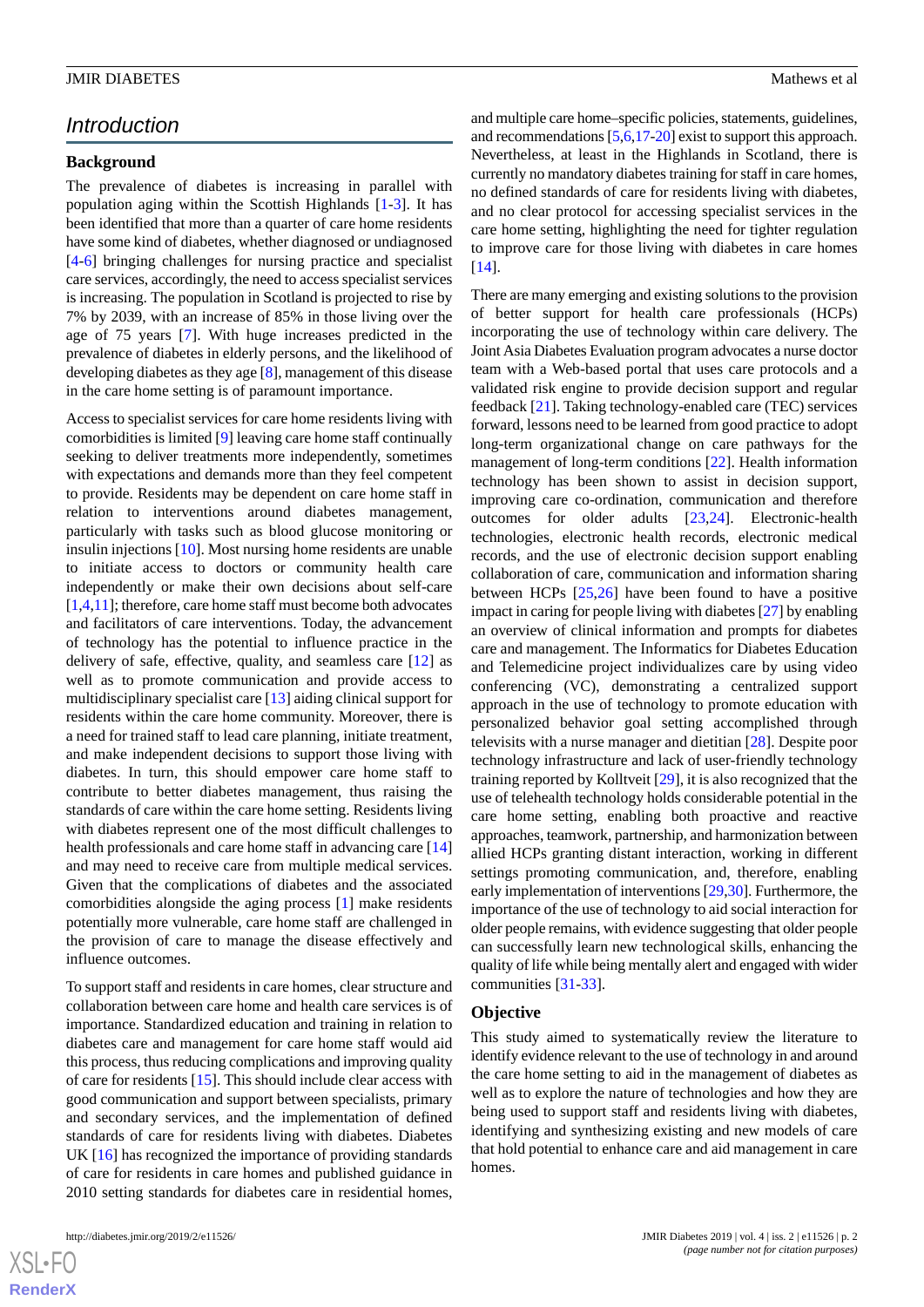## *Methods*

For the purpose of this study, and to clarify, the words *care home community* will relate to individuals associated with a care home, nursing home or residential home. These may include residents, carers, managers, staff, nurses, and those who are connected to the home.

### **Eligibility Criteria**

Studies were selected according to the criteria outlined below.

### **Study Design**

Study characteristics of published or unpublished, controlled or uncontrolled research study design including both qualitative and quantitative studies; reports; and case studies have been selected. Additional methods to capture further studies included handsearching and reference and citation checking, which were undertaken by author 1 (RM).

### *Included Studies*

We considered interventions using any type of technologies provided by, to, or from the care home setting, that had an influence on practice assisting in care delivery and interventions that involved engagement with specialist services, ongoing treatment management, or communication with wider health services. Also of interest were new and emerging technological models of care that provided support for long-term condition management currently being used in different health regimens that could be applied to the care home setting. Studies included were dated from 2012 to 2017. Articles were not restricted to English language. One article of another language was translated by Microsoft Edge, developed by Microsoft.

### *Excluded Studies*

We excluded studies that involved any form of self-management technology, self-monitoring and self-reporting, mobile digital platforms, community setups, care at home, home care services, telecare assistive devices, mobile phone technology, smart care, smartphones, and smart homecare technology.

### **Participants**

Care home managers, staff, residents, patients, carers, older persons, and those representing the care home community as well as General Practitioners, specialists, experts, nurse practitioners, allied HCPs, and those with a specific interest in diabetes management were included in this study.

### **Types of Interventions**

We considered any interventions using any types of technologies provided to, or from the care home setting; the influence of technology on clinical practice and care delivery to or from the care home; and interventions that involved engagement with specialist services, ongoing treatment, management, or communication with wider health services.

### **Information Sources**

To ensure literature saturation, 7 electronic bibliographic databases holding peer-reviewed publications of specialist research design and trusted evidence in health care were identified for their relevance. The databases included were MEDLINE, CINAHL (Cumulative Index to Nursing and Allied Health Literature), the Cochrane Library, PubMed, the King's Fund, OVID nursing base, and Scopus.

### **Search Strategy**

To illustrate methodological rigor in this systematic review, a robust protocol, the Preferred Reporting Items for Systematic Review and Meta-Analysis (PRISMA P 2015) [[34](#page-12-8)] ([Multimedia](#page-10-1) [Appendix 1\)](#page-10-1) was used for all potentially relevant articles to enhance quality, transparency, and strength. This approach provides an explicitly planned document supporting consistent evidenced-based research integrity in health care as well as reduced duplication of effort. In addition, Risk of Bias in Systematic reviews (ROBIS) 2016 [\[35](#page-12-9)], a new tool designed to specifically assess the risk of bias in systematic reviews has been utilized.

### *Electronic Search Strategy*

This specific search strategy has been developed, performed, reviewed, and completed by author 1 (RM) with input from a Highland Health Sciences Librarian (CoM), not otherwise associated with the project, but with expertise in systematic review searching to ensure legitimacy. The structured databases were searched using a combination of subject headings and keywords. Concepts were banded together as described in [Table](#page-3-0) [1,](#page-3-0) with the intent of covering the range of inclusion criteria for searching, to provide consistency in the searches across the databases. A list of the databases is provided in [Table 2.](#page-3-1)

The King's Fund was contacted directly after performing a basic search using the keywords: diabetes, technology, care homes and telehealth. This specific database developed an advanced search using keywords that were then adapted into broader categories by the King's Fund: (1) care homes and technology; (2) diabetes and technology in health and social care; and (3) telehealth, telecare, and telemedicine. [Textbox 1](#page-3-2) shows an example search for one database.

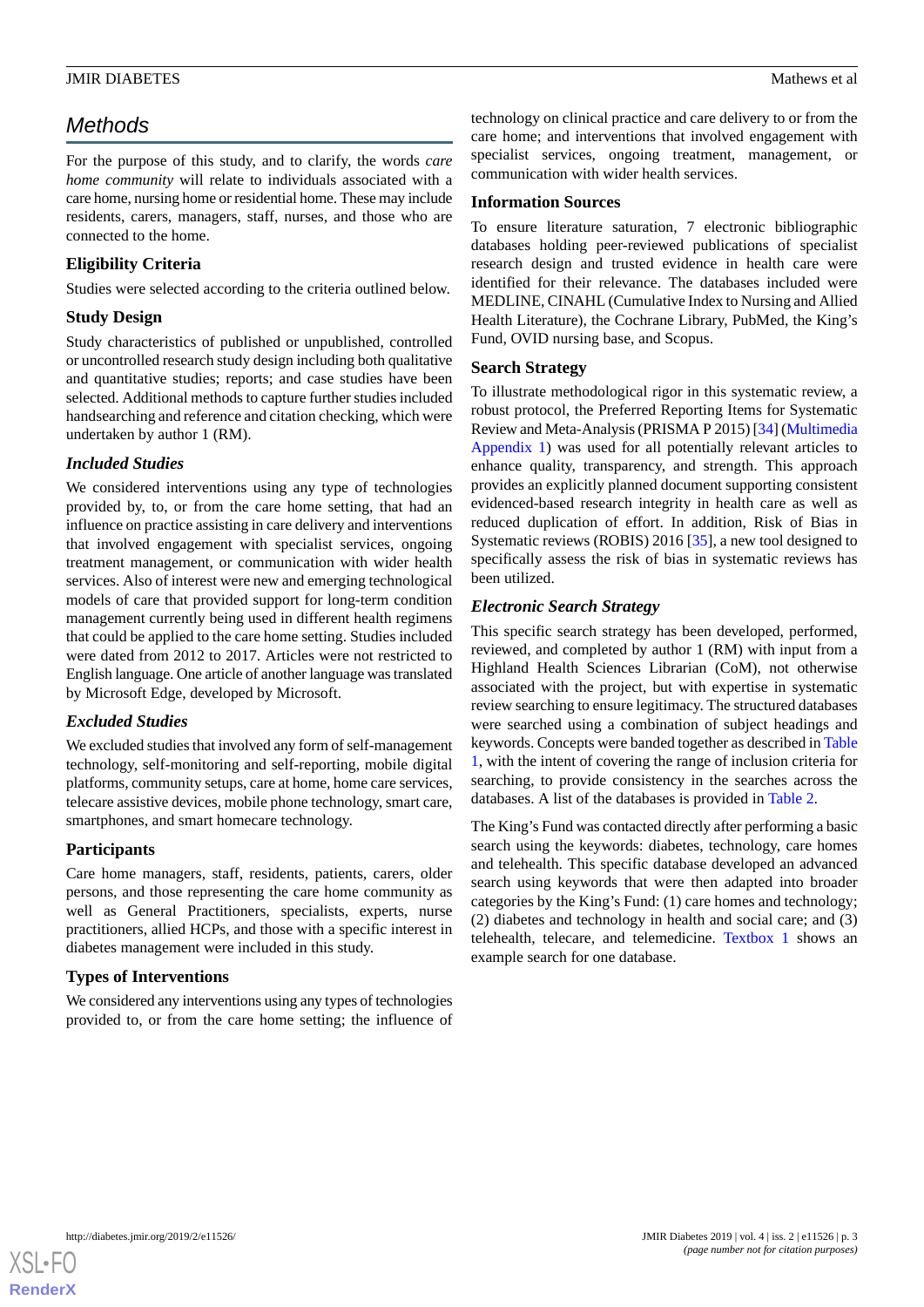### <span id="page-3-0"></span>**Table 1.** Electronic search terms and clustering of components.

| Diabetes OR Diabetes Melli-<br>tus | Diabetes type 1 OR Diabetes DKA OR Hetoacidosis<br>type 2 |                                   | Hypo OR                                                            | Hypoglycemia                       |
|------------------------------------|-----------------------------------------------------------|-----------------------------------|--------------------------------------------------------------------|------------------------------------|
| AND Technology OR                  | AND Residential care OR<br>Nursing care OR                | <b>AND Specialist Services OR</b> | <b>AND</b> Residential home<br>Nursing home Care home<br><b>OR</b> | AND Nursing home commu-<br>nity OR |
| Email                              | Delivery of care                                          | Integrated                        | Access to services                                                 | Care home staff                    |
| Laptop                             | Specialist care                                           | Interdisciplinary                 | Support                                                            | Nurse                              |
| Tablet                             | Specialist nurse                                          | Integra                           | Guidelines                                                         | Senior nurse                       |
| Video conference                   | Continuity of care                                        | <b>Seamless</b>                   | Diabetes knowledge                                                 | Senior nurse carer                 |
| Digital                            | Primary care                                              | Interprofessional                 | Educational package                                                | Senior nurse care assistant        |
| eHealth                            | Secondary care                                            | Shared                            | Resources                                                          | Carer                              |
| Telephone                          | Service delivery                                          | Model of care                     | Frameworks                                                         | Nursing home staff                 |
| Personal computer                  | Manage                                                    | Community                         | Protocols                                                          | Care assistant                     |
| Educational program                | Management                                                | Information sharing               | Policy or policies                                                 | Support worker                     |
| Telehealth                         | Intervention                                              | Collaborative                     | Information                                                        |                                    |

### <span id="page-3-1"></span>**Table 2.** Database table.

| Database                                                        | Date search com-<br>plete | Papers identified and<br>titles screened | Duplicate papers | Result and total<br>number of abstracts<br>screened | Full papers<br>accessed | Studies in-<br>cluded (N)   |
|-----------------------------------------------------------------|---------------------------|------------------------------------------|------------------|-----------------------------------------------------|-------------------------|-----------------------------|
| PubMed via the National Center<br>for Biotechnology Information | April 3, 2017             | 60                                       | 10               | 37                                                  |                         |                             |
| CINAHL via EBSCO                                                | April 3, 2017             | 23                                       | 2                | 5                                                   | 5                       |                             |
| Scopus via Elsevier                                             | April 3, 2017             | 118                                      | 8                | 35                                                  | 11                      | 3                           |
| OVID nursing                                                    | April 3, 2017             | 3                                        | $\overline{0}$   | $\mathbf{0}$                                        | $\theta$                | $\theta$                    |
| MEDLINE via EBSCO                                               | April 3, 2017             | $\mathbf{1}$                             |                  |                                                     |                         | $\theta$                    |
| The Cochrane Library                                            | April 3, 2017             | Basic search: 9                          | 3                | 3                                                   | $\theta$                | $\theta$                    |
|                                                                 | April 3, 2017             | Advanced search: 99                      | 6                | 22                                                  | 8                       |                             |
| The King's Fund                                                 | April 3, 2017             | Basic search: 3                          | 1                | 3                                                   |                         | 3                           |
|                                                                 | June 9, 2017              | Advanced search:<br>50; 55; 52           | 3                | 12; 10; 23                                          | 5;12                    | 3                           |
| Additional searches                                             | April to August<br>2017   | 20                                       | $\overline{0}$   | 20                                                  | 8                       | $2; 1$ (to be<br>published) |
| Total                                                           | a                         | 493                                      | 34               | 171                                                 | 66                      | 13                          |

### <span id="page-3-2"></span><sup>a</sup>Not applicable.

### Textbox 1. Database search for Scopus.

(TITLE-ABS-KEY (diabetes OR "diabetes mellitus" OR "diabetes type 1" OR "diabetes type 2" OR "diabetes type one" OR "diabetes type 2" OR dka OR hypoglycaemi\* OR ketoacidosis)) AND ((TITLE-ABS-KEY((technolog\* OR email OR laptop OR tablet OR telephone OR digital OR ehealth OR videoconference OR vc OR pc OR " personal computer" OR telehealth OR "educational program""))) AND (TITLE-ABS-KEY(("resident"\* care" OR "nurs\* care" OR "delivery of care" OR "specialist care" OR "specialist nurse" OR "continuity of care" OR "primary care" OR "secondary care" OR "service delivery" OR "manag" OR interven\*))) AND (TITLE-ABS-KEY (("specialist care" OR integrated OR interdisciplin\* OR intergrat\* OR seamless OR inter\*profession\* OR shared OR "model of care" OR community OR "information sharing" OR collaborative))) AND (TITLE-ABS-KEY(("resident\* home" OR "nursing home" OR "care home" OR "access to services" OR support OR guideline\* OR framework\* OR protocol\* OR resource\* OR "diabetes knowledge" OR "education\* package" OR policy OR policies OR information))) AND (TITLE-ABS-KEY(("nursing home community" OR "care home staff" OR nurse OR "senior nurse" OR "senior nurse carer" OR snca OR carer OR "nursing home staff" OR "care assistant" OR "support worker")))) AND (LIMIT TO (PUBYEAR2017) OR LIMIT- TO (PUBYEAR , 2016) OR LIMIT-TO (PUBYEAR, 2015) OR LIMIT-TO PUBYEAR ,2014) OR LIMIT-TO (PUBYEAR, 2013) OR LIMIT-TO PUBYEAR, 2012))

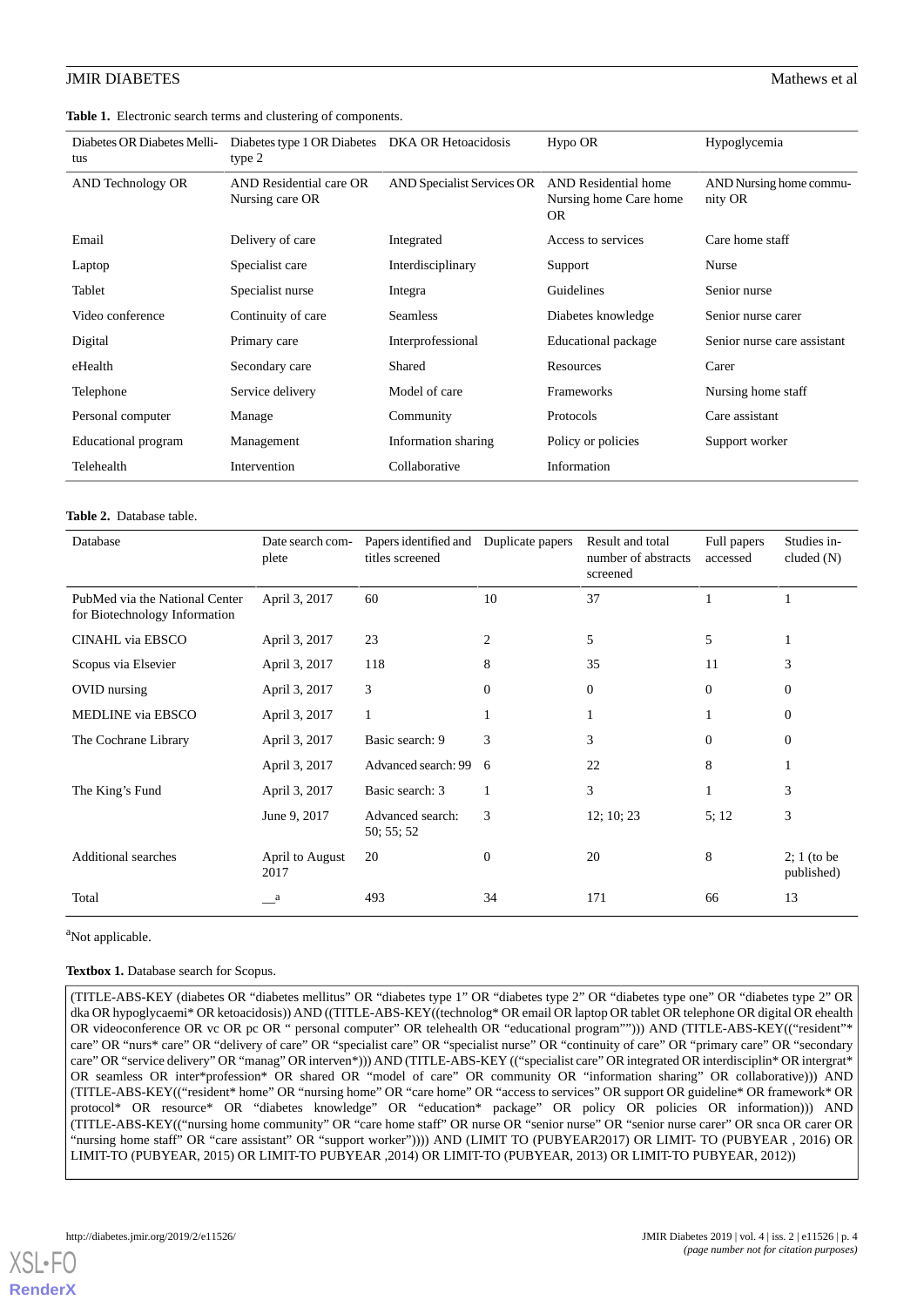### *Selection Process*

To enhance objectivity, 2 reviewers (authors 1 and 3) independently screened titles of electronic records generated by the search against the inclusion and exclusion criteria. Full abstracts were obtained for all the titles that appeared to meet the inclusion criteria. This process is shown in [Figure 1](#page-4-0) [[36\]](#page-12-10). Author 1 independently reviewed abstracts followed by an independent review by author 3. Authors 1 and 3 were not blind to the journal titles or study authors. For neutral papers, decisions were made through discussion, and full-text articles were then accessed for inclusion.

### *Data Collection Process*

<span id="page-4-0"></span>To extract relevant data from included studies, a data extraction form was developed before the search by author 1, adapted and based on an extended PICO (population, intervention,

comparison, outcome) design [\[37](#page-12-11)-[40\]](#page-12-12) as a framework before proceeding with qualitative synthesis to identify themes ([Multimedia Appendix 2\)](#page-10-2). Elements of the studies addressed the following: author, study year, country, title, group covered/participants, study design, aim or discussion of the project or service, intervention, key findings, and planned or actual effectiveness. Individual studies or reports that consisted of multiple interventions were combined.

### **Outcomes and Prioritization**

### *Primary Outcomes*

The primary outcomes were to pull together existing forms of technology that are being designed to facilitate integrated working between allied health professionals and the care home community, and to highlight and expand the understanding of the use of technology-enabled approaches to diabetes management within the care home setting.

**Figure 1.** Selection process using Preferred Reporting Items for Systematic review and Meta-Analysis (PRISMA P 2009).

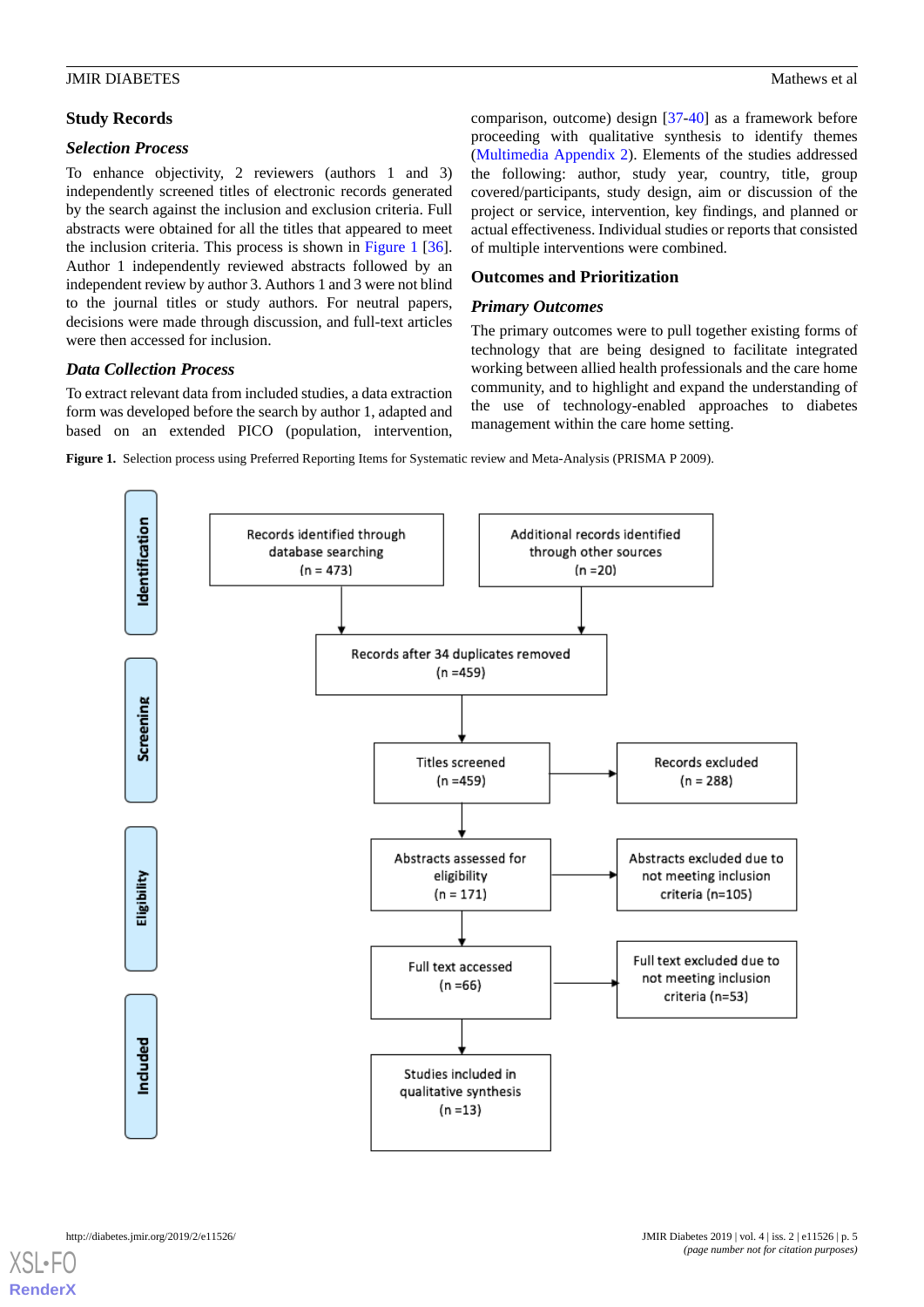### *Secondary Outcomes*

The secondary outcomes included informing health care policy decisions by standardizing diabetes education and training within the care home setting for staff and bringing in defined standards of care for those residents living with diabetes. Undertaking evidence reviews for new and emerging models of care will help us to understand preconditions for success, learning from other care settings and countries.

### **Risk of Bias of Individual Studies**

<span id="page-5-0"></span>To determine the risk of bias within included studies and identify any concerns with the review process, the methodological quality of studies was assessed using ROBIS 2016. As bias can arise at all stages of the review process, assessment was executed for each study throughout using the ROBIS tool and was completed in 4 domains as shown in [Table 3.](#page-5-0) However, no studies have been excluded based on the quality of bias. Phase 1: assessing relevance: this process was covered by devising a prespecified data extraction form adapted and based on an extended version of PICO. Phase 2 identified concerns with the review process and phase 3 judges the overall risk of bias and are shown in [Table 3](#page-5-0).

| <b>Table 3.</b> Determining Risk of Bias of Studies |  |
|-----------------------------------------------------|--|
|-----------------------------------------------------|--|

| Domain                 | 1. Study eligibility crite-<br>ria                                                                                                                                                                                                                                                                                                                                                                                                                       | 2. Identification and selec-<br>tion of studies                                                                                                                                                                                                                                                                                                                                                                                                                                                                                                            | 3. Data collection and<br>study appraisal                                                                                                                                                                                                                                                                                                                                                                                                                                              | 4. Synthesis and findings Risk of bias in the review                                                                                                                                                                                                                                                                                                                                                                                                                                                                                                                                                                               |                                                                                                                                                                                                                                                                                                                               |
|------------------------|----------------------------------------------------------------------------------------------------------------------------------------------------------------------------------------------------------------------------------------------------------------------------------------------------------------------------------------------------------------------------------------------------------------------------------------------------------|------------------------------------------------------------------------------------------------------------------------------------------------------------------------------------------------------------------------------------------------------------------------------------------------------------------------------------------------------------------------------------------------------------------------------------------------------------------------------------------------------------------------------------------------------------|----------------------------------------------------------------------------------------------------------------------------------------------------------------------------------------------------------------------------------------------------------------------------------------------------------------------------------------------------------------------------------------------------------------------------------------------------------------------------------------|------------------------------------------------------------------------------------------------------------------------------------------------------------------------------------------------------------------------------------------------------------------------------------------------------------------------------------------------------------------------------------------------------------------------------------------------------------------------------------------------------------------------------------------------------------------------------------------------------------------------------------|-------------------------------------------------------------------------------------------------------------------------------------------------------------------------------------------------------------------------------------------------------------------------------------------------------------------------------|
| Signaling<br>questions | 1.1 Did the review ad-<br>here to predefined objec-<br>tives and eligibility crite-<br>ria?; 1.2 Were the eligibil-<br>ity criteria appropriate<br>for the review question?;<br>1.3 Were eligibility crite-<br>ria unambiguous?; 1.4<br>Were all restrictions in<br>eligibility criteria based<br>on study characteristics<br>appropriate?; 1.5 Were<br>any restrictions in eligibil-<br>ity criteria based on<br>sources of information<br>appropriate? | 2.1 Did the search in-<br>clude an appropriate<br>range of databases/elec-<br>tronic sources for pub-<br>lished and unpublished<br>reports?; 2.2 Were meth-<br>ods additional to<br>database searching used<br>to identify relevant re-<br>ports?; 2.3 Were the<br>terms and structure of the<br>search strategy likely to<br>retrieve as many eligible<br>studies as possible?; 2.4<br>Were restrictions based<br>on date, publication for-<br>mat, or language appropri-<br>ate?; 2.5 were efforts<br>made to minimize error<br>in selection of studies? | 3.1 were efforts made to<br>minimize error in data<br>collection?; 3.2 Were<br>sufficient study character-<br>istics available for both<br>review authors and read-<br>ers to interpret the re-<br>sults?; 3.3 Were all rele-<br>vant study results collect-<br>ed for use in the synthe-<br>sis?: 3.4 Was risk of bias<br>(or methodologic quality)<br>formally assessed using<br>appropriate criteria?; 3.5<br>were efforts made to<br>minimize error in risk of<br>bias assessment? | 4.1 Did the synthesis in-<br>clude all studies that it<br>should?; 4.2 Were all rel-<br>evant study results col-<br>lected for use in the syn-<br>thesis?; 4.3 Was the syn-<br>thesis appropriate given<br>the nature and similarity<br>in the research questions,<br>study designs, and out-<br>comes across included<br>studies?; 4.4 Was be-<br>tween-study variation<br>minimal or addressed in<br>the synthesis?; 4.5 Were<br>the findings robust, for<br>example, as demonstrat-<br>ed through funnel plot or<br>sensitivity analysis?; 4.6<br>Were biases in primary<br>studies minimal or ad-<br>dressed in the synthesis? | A. Did the interpretation<br>of findings address all the<br>concerns identified in<br>domains 1 to 4?; B. Was<br>the relevance of studies<br>to the reviews research<br>question appropriately<br>considered?; C. Did the<br>reviewers avoid empha-<br>sizing results on the basis<br>of their statistical signifi-<br>cance? |
| Judgement              | Concerns regarding<br>specification of study eli-<br>gibility criteria                                                                                                                                                                                                                                                                                                                                                                                   | Concerns regarding<br>methods used to identify<br>and/or select studies                                                                                                                                                                                                                                                                                                                                                                                                                                                                                    | Concerns regarding<br>methods used to collect<br>data and appraise studies                                                                                                                                                                                                                                                                                                                                                                                                             | Concerns regarding the<br>synthesis                                                                                                                                                                                                                                                                                                                                                                                                                                                                                                                                                                                                | Risk of bias in the review                                                                                                                                                                                                                                                                                                    |
|                        |                                                                                                                                                                                                                                                                                                                                                                                                                                                          |                                                                                                                                                                                                                                                                                                                                                                                                                                                                                                                                                            |                                                                                                                                                                                                                                                                                                                                                                                                                                                                                        |                                                                                                                                                                                                                                                                                                                                                                                                                                                                                                                                                                                                                                    |                                                                                                                                                                                                                                                                                                                               |

## *Results*

### **Overview**

A summary of all the information studies is provided in [Table](#page-6-0) [4.](#page-6-0)

### **Data Synthesis**

### *Summary of Using Risk of Bias in Systematic Reviews*

Due to the diversity of mixed-methods studies included in this analysis, the use of ROBIS 2016 proved challenging. The risk

of bias was rated as low for 10 studies; the findings from these studies are *likely to be reliable* according to ROBIS. Phase 2 did not raise concerns with the review process; concerns were identified by the authors and addressed in the study conclusions. For the 3 studies viewed as the unclear risk of bias, these included reports of various implementations of telehealth, telemedicine, and telecare, such as TEC services across the United Kingdom, including case studies, pilot programs and vision statements; therefore, there was insufficient information reported to make a judgment on biases. However, these studies were included in the synthesis.

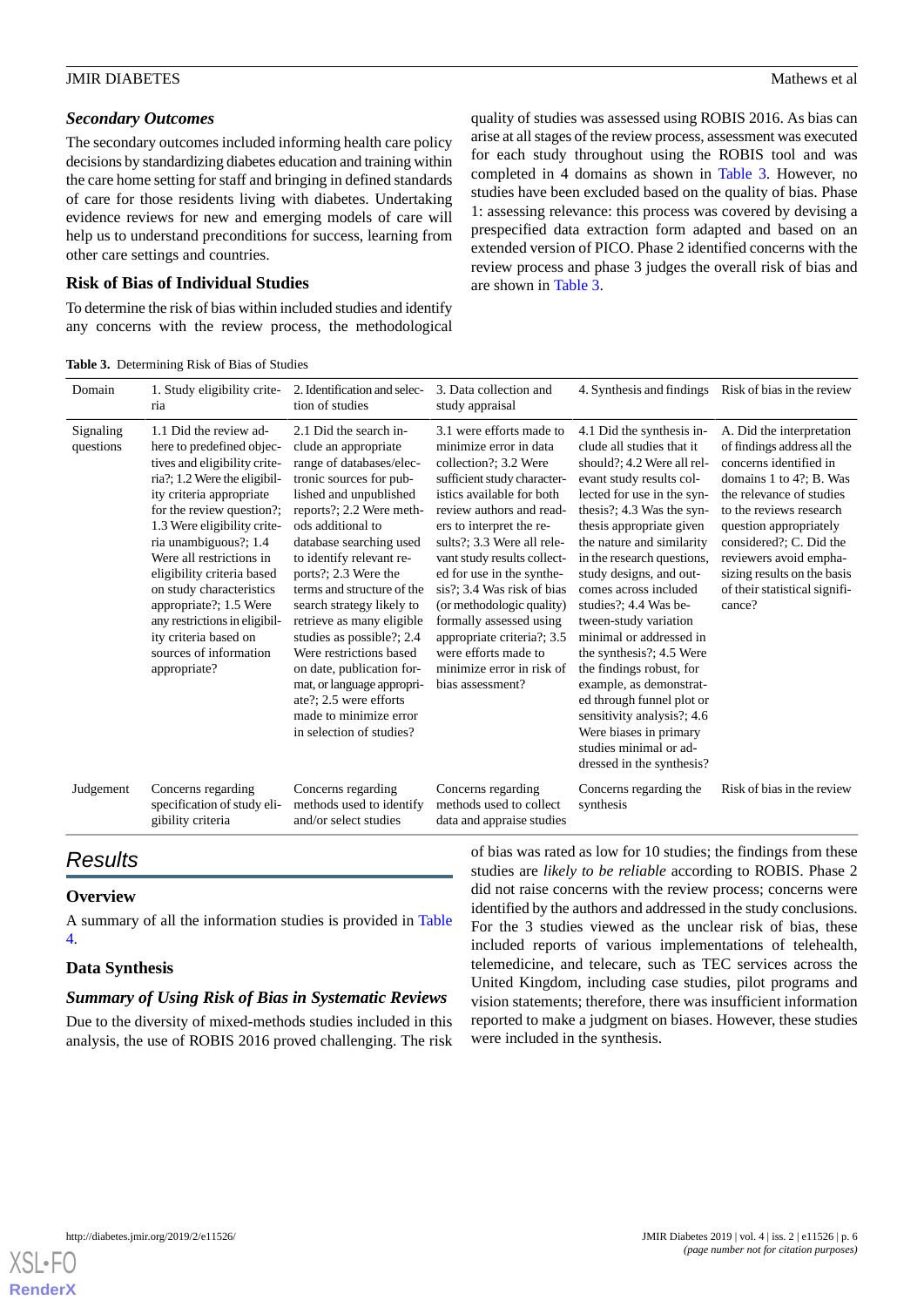<span id="page-6-0"></span>**Table 4.** Summary of information of studies.

| Study; location                                                | Groups, participants<br>covered and sample<br>size                                                                                                                                                      |                                                                                                    | Study design Aim or discussion                                                                                                                                             |                                                                                                                                                                                                                                               | Types of technology intervention Key findings and planned or actual<br>effectiveness                                                                                                                                                                                                                                                                                                                                                                                                                                                                       |
|----------------------------------------------------------------|---------------------------------------------------------------------------------------------------------------------------------------------------------------------------------------------------------|----------------------------------------------------------------------------------------------------|----------------------------------------------------------------------------------------------------------------------------------------------------------------------------|-----------------------------------------------------------------------------------------------------------------------------------------------------------------------------------------------------------------------------------------------|------------------------------------------------------------------------------------------------------------------------------------------------------------------------------------------------------------------------------------------------------------------------------------------------------------------------------------------------------------------------------------------------------------------------------------------------------------------------------------------------------------------------------------------------------------|
| Study 1: Fox et al<br>$(2013)$ [41];<br><b>United Kingdom</b>  | Care home man-<br>agers; Senior nurses<br>from care homes;<br>Health care assis-<br>tants from care<br>homes; Domiciliary<br>managers from care<br>homes; Combined<br>sample of $n=779(20)$<br>studies) | Mixed-meth-<br>ods approach                                                                        | Diabetes manage-<br>ment in care homes<br>and the use of guide-<br>lines for good stan-<br>dards of care in resi-<br>dential and nursing<br>homes in the United<br>Kingdom | Workshops led by health care<br>professionals including focus<br>group to identify key educational<br>needs; educational presentation<br>using VC <sup>a</sup> ; and electronic learn-<br>ing                                                 | Identification of lack of written<br>policy for diabetes management,<br>knowledge, and training for staff<br>in diabetes care, inadequate assess-<br>ment of residents, lack of commu-<br>nication and specialist support<br>from diabetes team, lack of re-<br>sources for identification of risk<br>of diabetes, access to specialist<br>services, care planning and quality<br>indicators. Educational needs sup-<br>ported by electronic learning seen<br>as an inferior form of education<br>when compared with a skilled, ex-<br>perienced educator. |
| Study 2: Benetos<br>et al (2013) [42];<br>France               | Elderly, frail resi-<br>dents in care homes<br>living with diabetes<br>and related comor-<br>bidities; sample size<br>$n=339$ and $n=675$<br>$(15$ studies)                                             | Mixed-meth-<br>ods ap-<br>proach, com-<br>pilation of<br>simple prag-<br>matic advice<br>for HCPs. | Initiatives for dia-<br>betes management in<br>nursing homes.                                                                                                              | Pragmatic advice for HCPs <sup>b</sup><br>concerning the management of<br>elderly, frail diabetic patients<br>tailored by a multidisciplinary<br>team of French experts; eye slit<br>lamp technology used by visiting<br>HCP to the care home | To prevent complications associat-<br>ed with diabetes and comorbidities<br>with emphasis on personal individ-<br>ual care planning for residents to<br>adapt and individualize treatment<br>together with education and train-<br>ing of patient, family, physician,<br>nurses, and carers including indi-<br>vidualized monitoring of glycemic<br>targets. Access to specialists is<br>recommended to be onsite.                                                                                                                                         |
| Study 3: Kilvert<br>& Fox (2015)<br>$[43]$ ; United<br>Kingdom | Older people living<br>with diabetes with<br>reference to the care<br>home setting; sam-<br>ple size audit:<br>49,000; 2 case stud-<br>ies                                                              | Case studies,<br>focus<br>groups, and<br>audit.                                                    | Recommendations<br>and acknowledg-<br>ment of policies and<br>guidelines relating to<br>diabetes manage-<br>ment.                                                          | Improved technology using smart<br>glucose meters; basal bolus<br>regimes; insulin pumps and<br>$CGMc$ .                                                                                                                                      | CGM could be employed to alert<br>carers of undesirably low or high<br>blood glucose levels, recognition<br>of the need to individualize treat-<br>ment, inability to access education,<br>and training and communication<br>between care home and primary<br>care poor. Guidance produced by<br>Diabetes UK                                                                                                                                                                                                                                               |
| Study 4: Hausken<br>& Graue (2013)<br>$[44]$ ; Norway          | HCPs in nursing<br>homes who care for<br>older people with di-<br>abetes; sample size:<br>20 HCPs                                                                                                       | Mixed-meth-<br>ods approach                                                                        | Adequate training<br>and support for en-<br>hanced professional<br>competence of dia-<br>betes management in<br>nursing homes and<br>home-based ser-<br>vices.             | Educational training using a pilot<br>program for health care workers;<br>online learning and Web-based<br>technology a potential source.                                                                                                     | In Norway, it is a legal require-<br>ment to educate specialist health<br>care workers to promote enhanced<br>professional competence and en-<br>sure knowledge transfer between<br>HCPs. Nurses and nursing aides<br>are recognized as having different<br>educational needs. This program<br>provided enhanced evidence-based<br>practice skills. Further research is<br>recommended in this area.                                                                                                                                                       |

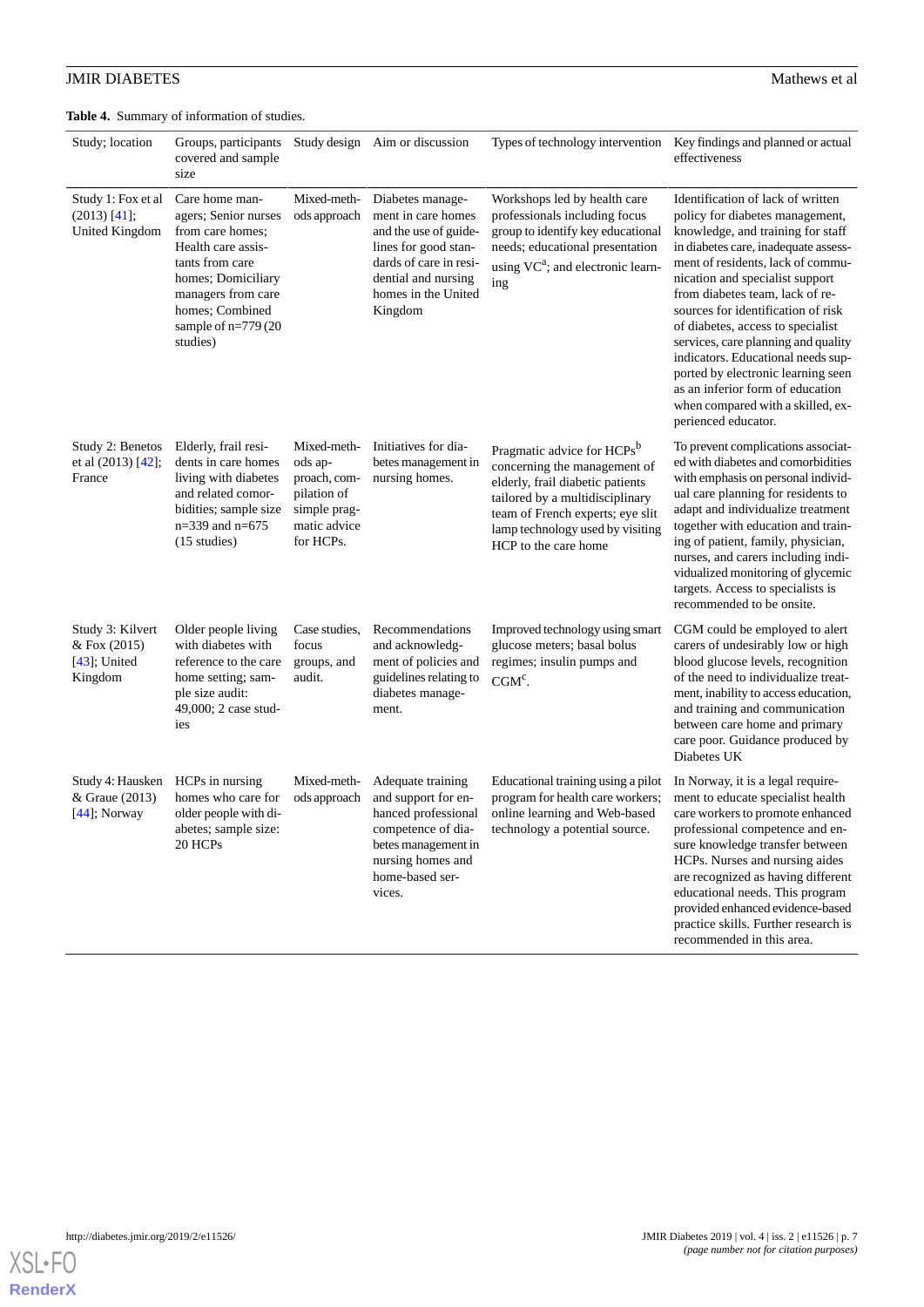| Study; location                                                | Groups, participants<br>covered and sample<br>size                                                                                                                                                                                                                                                                                                |                                                          | Study design Aim or discussion                                                                                                                                                                                                  |                                                                                                                                                                                                                                                                                                                                                                                                                                                                                                                                                                                                                                                                                                                                                                                                                                                                                                                                                                                                                                                                                                                                                                                                                                                               | Types of technology intervention Key findings and planned or actual<br>effectiveness                                                                                                                                                                                                                                                                                                                                                                                                                                                                                                                                                                                 |
|----------------------------------------------------------------|---------------------------------------------------------------------------------------------------------------------------------------------------------------------------------------------------------------------------------------------------------------------------------------------------------------------------------------------------|----------------------------------------------------------|---------------------------------------------------------------------------------------------------------------------------------------------------------------------------------------------------------------------------------|---------------------------------------------------------------------------------------------------------------------------------------------------------------------------------------------------------------------------------------------------------------------------------------------------------------------------------------------------------------------------------------------------------------------------------------------------------------------------------------------------------------------------------------------------------------------------------------------------------------------------------------------------------------------------------------------------------------------------------------------------------------------------------------------------------------------------------------------------------------------------------------------------------------------------------------------------------------------------------------------------------------------------------------------------------------------------------------------------------------------------------------------------------------------------------------------------------------------------------------------------------------|----------------------------------------------------------------------------------------------------------------------------------------------------------------------------------------------------------------------------------------------------------------------------------------------------------------------------------------------------------------------------------------------------------------------------------------------------------------------------------------------------------------------------------------------------------------------------------------------------------------------------------------------------------------------|
| Study 5: NHS<br>England $(2015)$<br>$[45]$ ; United<br>Kingdom | Care homes and the<br>care home communi-<br>ty; sample $NHSd$ re-<br>ports and case stud-<br>ies about care ser-<br>vices in England<br>representing 9 areas<br>across the United<br>Kingdom (Sunder-<br>land, Nottingham-<br>shire, London, Sus-<br>sex, Stoke-on-Trent,<br>Shropshire, Telford,<br>Calderdale,<br>Airedale, and Black-<br>pool) | Case studies<br>and reports                              | Various implementa-<br>tions to develop<br>technological initia-<br>tives between care<br>home and care<br>provider to ensure<br>multidisciplinary<br>team engagement<br>and reshape how<br>care is delivered<br>across England | Teleswallowing to provide Re-<br>mote Assessment Providing Inter-<br>ventions for Dysphagia<br>(RAPID); telehealth system us-<br>ing a tablet to aid caregiver using<br>the National Early Warning<br>Score (NEWS) as monitoring<br>tool across the board; Using FLO<br>with Skype by live streaming<br>with General Practitioners' for<br>ward rounds. Promoting commu-<br>nication by fax, android tablet,<br>two-way video links, telecare<br>monitoring equipment with on-<br>line toolkits for all HCPs. Secure<br>email accounts; shared directory<br>created; standardized documenta-<br>tion with structured messages<br>developed to a national care<br>standard to ensure MDT <sup>e</sup> engage-<br>ment and support with each oth-<br>er. Android tablets for monitor-<br>ing telehealth system alerting<br>staff early to initiate early inter-<br>ventions aiding to avoid admis-<br>sion to hospital. Care homes us-<br>ing secure email to improve the<br>flow of information and commu-<br>nication in and out of care<br>homes; online toolkit for staff;<br>telehealth system to alert changes<br>in patients' observations, for ex-<br>ample, monitoring the risk of<br>falls. Two-way video link be-<br>tween care home and clinicians. | Various implementations of tele-<br>health, telemedicine, and telecare<br>including technology-enabled care<br>services across the United King-<br>dom between care homes and care<br>providers. New and proactive ways<br>of the delivery of safe, effective<br>care.                                                                                                                                                                                                                                                                                                                                                                                               |
| Study 6: Carlisle<br>& Warren (2013)<br>[30]; Australia        | Health practitioners<br>and patients; sample<br>size; 2-arm prospec-<br>tive $\text{RCT}^f$ ; n=210                                                                                                                                                                                                                                               | Mixed-meth-<br>ods                                       | To explore the imple-<br>mentation of a tele-<br>health service within<br>a coordinated model<br>of care for chronic<br>disease manage-<br>ment.                                                                                | Telehealth using home monitor-<br>ing and videoconferencing with<br>the diabetes care coordinator and<br>$GPg$ to resolve emerging clinical<br>complications; regular emailed<br>reports; broadband communica-<br>tion; telephone contact as re-<br>quired                                                                                                                                                                                                                                                                                                                                                                                                                                                                                                                                                                                                                                                                                                                                                                                                                                                                                                                                                                                                    | Definitive conclusions not possible<br>because of limited sample size.<br>However, results showed that par-<br>ticipants were keen to engage in<br>telehealth, interpersonal skills, and<br>operational factors were identified<br>as key enablers. Positive working<br>relationships were identified as<br>important for sustaining engage-<br>ment with telehealth. Benefits of<br>telehealth such as greater access<br>to health care services, improved<br>health outcomes, and effective<br>service delivery. It also highlighted<br>the complexity of chronic disease<br>management positively influenced<br>by the effective implementation of<br>telehealth. |
| Study 7: Cook et<br>al $(2017)$ [46];<br>United Kingdom        | Residential and<br>nursing home com-<br>munity; GPs and al-<br>lied health care pro-<br>fessionals; sample<br>size (study 1) $n=45$ ;<br>$(statdy 2) n=28$                                                                                                                                                                                        | Qualitative<br>using con-<br>structionist<br>methodology | Aligning access to<br>GP, practice and<br>older people, nurse<br>specialists with care<br>homes using the<br>whole systems ser-<br>vice delivery model<br>approach.                                                             | Enhanced health care infrastruc-<br>ture for care home residents us-<br>ing a community-based virtual<br>ward providing regular case<br>management. MDT health profes-<br>sionals are then drawn into the<br>group on a case-by-case basis.                                                                                                                                                                                                                                                                                                                                                                                                                                                                                                                                                                                                                                                                                                                                                                                                                                                                                                                                                                                                                   | Multiple competencies are re-<br>quired by the HCP to provide pre-<br>ventative care, the complex man-<br>agement of frailty, comorbidity,<br>and end-of-life care can only be<br>achieved through multisector and<br>multi-professional working. The<br>whole systems approach enables<br>practitioners to share information<br>and knowledge, problem solve and                                                                                                                                                                                                                                                                                                    |

**[RenderX](http://www.renderx.com/)**

http://diabetes.jmir.org/2019/2/e11526/ JMIR Diabetes 2019 | vol. 4 | iss. 2 | e11526 | p. 8 *(page number not for citation purposes)*

deliver coordinated care.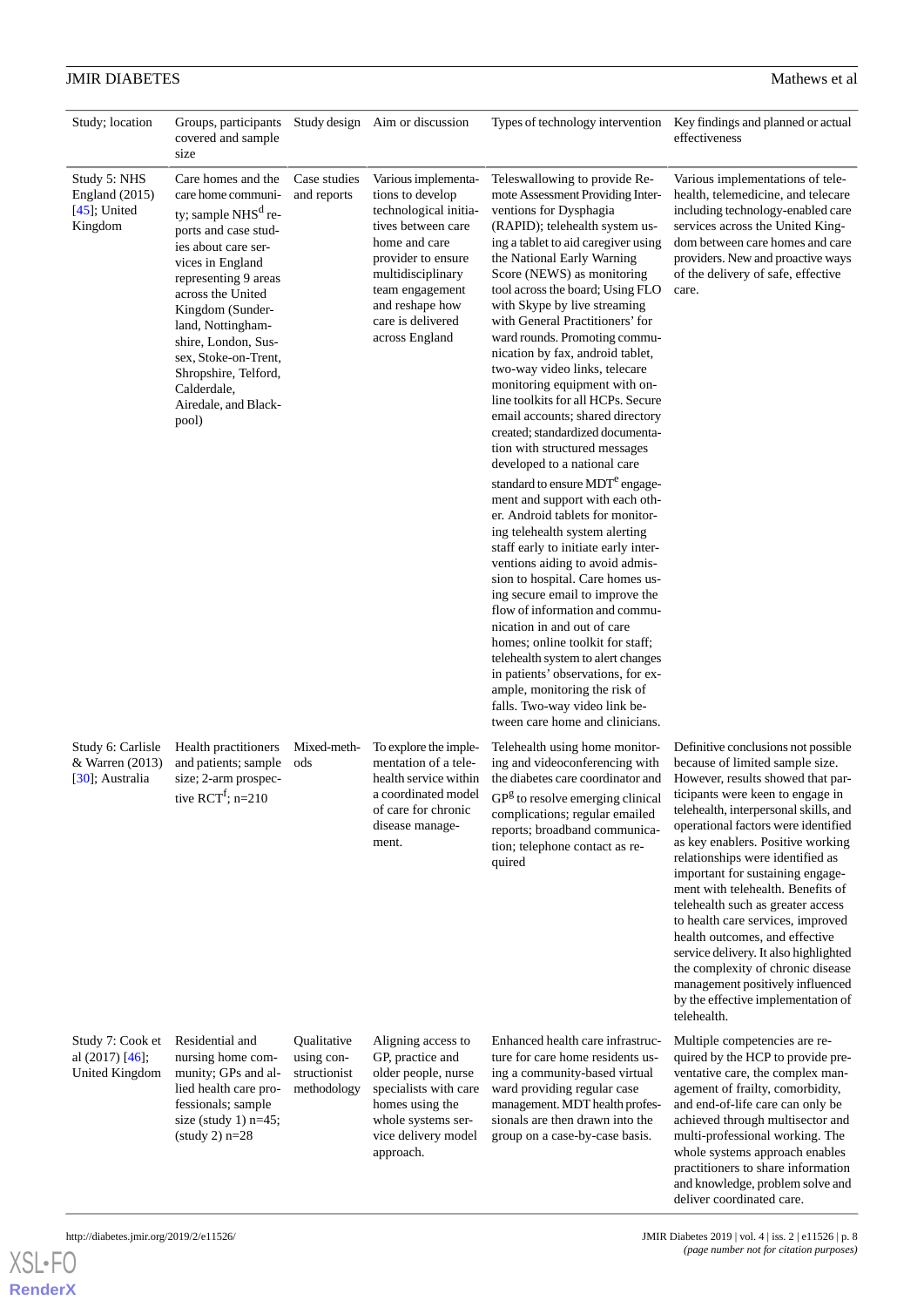| Study; location                                              | Groups, participants<br>covered and sample<br>size                                                                                                                                             |                                                                                                                  | Study design Aim or discussion                                                                                                                                                                                                                                                                | Types of technology intervention                                                                                                                                                                                                                                                                                                                                                                                                                                                                                              | Key findings and planned or actual<br>effectiveness                                                                                                                                                                                                                                                                                                                                                                                                                                                                                  |
|--------------------------------------------------------------|------------------------------------------------------------------------------------------------------------------------------------------------------------------------------------------------|------------------------------------------------------------------------------------------------------------------|-----------------------------------------------------------------------------------------------------------------------------------------------------------------------------------------------------------------------------------------------------------------------------------------------|-------------------------------------------------------------------------------------------------------------------------------------------------------------------------------------------------------------------------------------------------------------------------------------------------------------------------------------------------------------------------------------------------------------------------------------------------------------------------------------------------------------------------------|--------------------------------------------------------------------------------------------------------------------------------------------------------------------------------------------------------------------------------------------------------------------------------------------------------------------------------------------------------------------------------------------------------------------------------------------------------------------------------------------------------------------------------------|
| Study 8: Brown<br>et al (2016) [47];<br><b>United States</b> | $NPsh$ and $RNsi$ car-<br>ing for the older<br>population of pa-<br>tients with long-<br>standing diabetes;<br>sample size n=52                                                                | Quality im-<br>provement<br>project and<br>pilot inter-<br>vention longi-<br>tudinal co-<br>hort evalua-<br>tion | New model of dia-<br>betes management in<br>chronic care deliv-<br>ery.                                                                                                                                                                                                                       | Care coordination using tele-<br>health, for education and virtual<br>outreach clinic; Communication<br>between veterans and health care<br>providers using protocols and<br>documentation template; regis-<br>tered nurses provided patient ed-<br>ucation coaching in addition to<br>protocol-adjusted medications;<br>and transmission of blood glu-<br>cose management via telephone                                                                                                                                      | RNs use of didactic training, ac-<br>cess to NP team leader partnering<br>with patients, the use of a mentor,<br>the use of medication titration us-<br>ing protocols and support from a<br>clinical team to ensure safe, time-<br>ly, and efficient care.                                                                                                                                                                                                                                                                           |
| Study 9:<br>Spanakis et al<br>$(2012)$ [48]; Eu-<br>rope     | Allied professionals,<br>patients, and special-<br>ists; sample: doctors,<br>nurses, social scien-<br>tists, technical per-<br>sonnel, patients, car-<br>ers, nutritionists, and<br>lawyers    | Qualitative<br>using focus<br>groups                                                                             | New care models in-<br>corporating ad-<br>vanced ICT <sup>j</sup> to sup-<br>port diabetes man-<br>agement in clinical<br>applications CGM in<br>different health care<br>regimes, to integrate<br>clinical and organiza-<br>tional workflows<br>with external health<br>information systems. | REACTION Platform via the<br>Web to integrate care; insulin<br>pumps; electronic health for inte-<br>grated care space; closed-loop<br>system aiding management of<br>diabetes using ICT; glucose<br>monitoring system; ICT tools for<br>health care support; feedback<br>provision to the point of care;<br>integrative risk assessments<br>Web-based; and electronic patch<br>sensors                                                                                                                                       | Technology allowing for a more<br>accurate, faster response to crisis<br>as well as better overall manage-<br>ment in the prevention of compli-<br>cations of the disease. Advanced<br>ICT and wireless technologies to<br>enable continuous monitoring and<br>automated closed-loop delivery of<br>insulin via an insulin pump. The<br>REACTION platform endeavors<br>to provide integrated, professional,<br>management, and therapy services<br>using new chronic care models for<br>diabetes patients in and across Eu-<br>rope. |
| Study 10: Wild et<br>al (2014) [49];<br>United Kingdom       | Care home communi-<br>ty including staff,<br>relatives, residents,<br>and carers attached<br>to the care home;<br>sample care staff:<br>$n=20$ ; residents<br>$n=10$ ; and relatives<br>$n=10$ | Qualitative                                                                                                      | Views and percep-<br>tions of the care<br>home community on<br>the role of technolo-<br>gy design and the<br>potential value of<br>using technology for<br>the care of older res-<br>idents.                                                                                                  | Future development of technolo-<br>gies within care homes consider-<br>ing: environment; assistive de-<br>vices links to the community as-<br>sociated with a therapeutic ap-<br>proach; assessment tools; links<br>to MDT; telecare; wireless sen-<br>sors; telehealth; and virtual exter-<br>nal access; speech recognition                                                                                                                                                                                                 | Considerations for the develop-<br>ment of design and technology,<br>preparation for the introduction of<br>technology would increase uptake,<br>older people can learn new techno-<br>logical skills. To create technology<br>that recognizes residents' long-<br>term care needs enabling and em-<br>powering residents with the aim<br>of improving the overall quality of<br>life. Lack of research in this area<br>is a limitation.                                                                                             |
| Study 11: Mason<br>$(2012)$ [50];<br>United Kingdom          | Care Home Commu-<br>nity; sample work-<br>shop participants                                                                                                                                    | Report: Vi-<br>sion of the<br>Care Home<br>of the Future                                                         | Central to meeting<br>the needs of older<br>people in care<br>homes, with a focus<br>on the delivery of<br>care using technolo-<br>gy to improve the<br>lives of residents.                                                                                                                   | Technology for staff supporting<br>care delivery in the care home<br>setting. Technology to keep peo-<br>ple mentally alert and engaged<br>with the outside world; checking<br>systems for staff and residents;<br>tablets and computers; GPS <sup>k</sup><br>trackers; medication reminders;<br>epilepsy monitors; lifestyle and<br>behavioral monitoring; video<br>conferencing; telemedicine; infor-<br>mation sharing via the Web; and<br>environmental technologies<br>technology tailored to meet indi-<br>vidual needs | Future aspirations and visions for<br>the future of care homes to primar-<br>ily improve the quality of lives of<br>residents promoting changing the<br>landscape of care homes, work-<br>shops, staffing developments, care<br>regulation and environment. A<br>clear vision for the care home set-<br>ting to be seen as a community hub<br>enabling world-class coordinated<br>leading quality care.                                                                                                                              |
| Study 12: Brittain<br>et al $(2016)$ [51];<br>United Kingdom | Care home communi-<br>ty; 761 studies<br>mapped                                                                                                                                                | Rapid evi-<br>dence synthe-<br>sis                                                                               | To underpin the<br>spread of new mod-<br>els of care by con-<br>ducting a rapid syn-<br>thesis of evidence<br>relating to enhancing<br>health in care<br>homes.                                                                                                                               | Technology: cost, ease of use,<br>and staff demands; Workforce:<br>interventions promoting positive<br>joint working within the care<br>home; Communication and en-<br>gagement-tools to structure<br>communication have the poten-<br>tial to enhance clinical outcomes;<br>and Evaluation: insufficient data                                                                                                                                                                                                                | Digital technology has multiple<br>potential applications in care<br>homes. The use of SBAR <sup>1</sup> as a<br>standardized tool to structure<br>communication. Cost, ease of use<br>and staff demands identified as<br>both barriers and facilitators to the<br>implementation and use of technol-<br>00v                                                                                                                                                                                                                         |

reported.

## **JMIR DIABETES** Mathews et al.

**[RenderX](http://www.renderx.com/)**

ogy.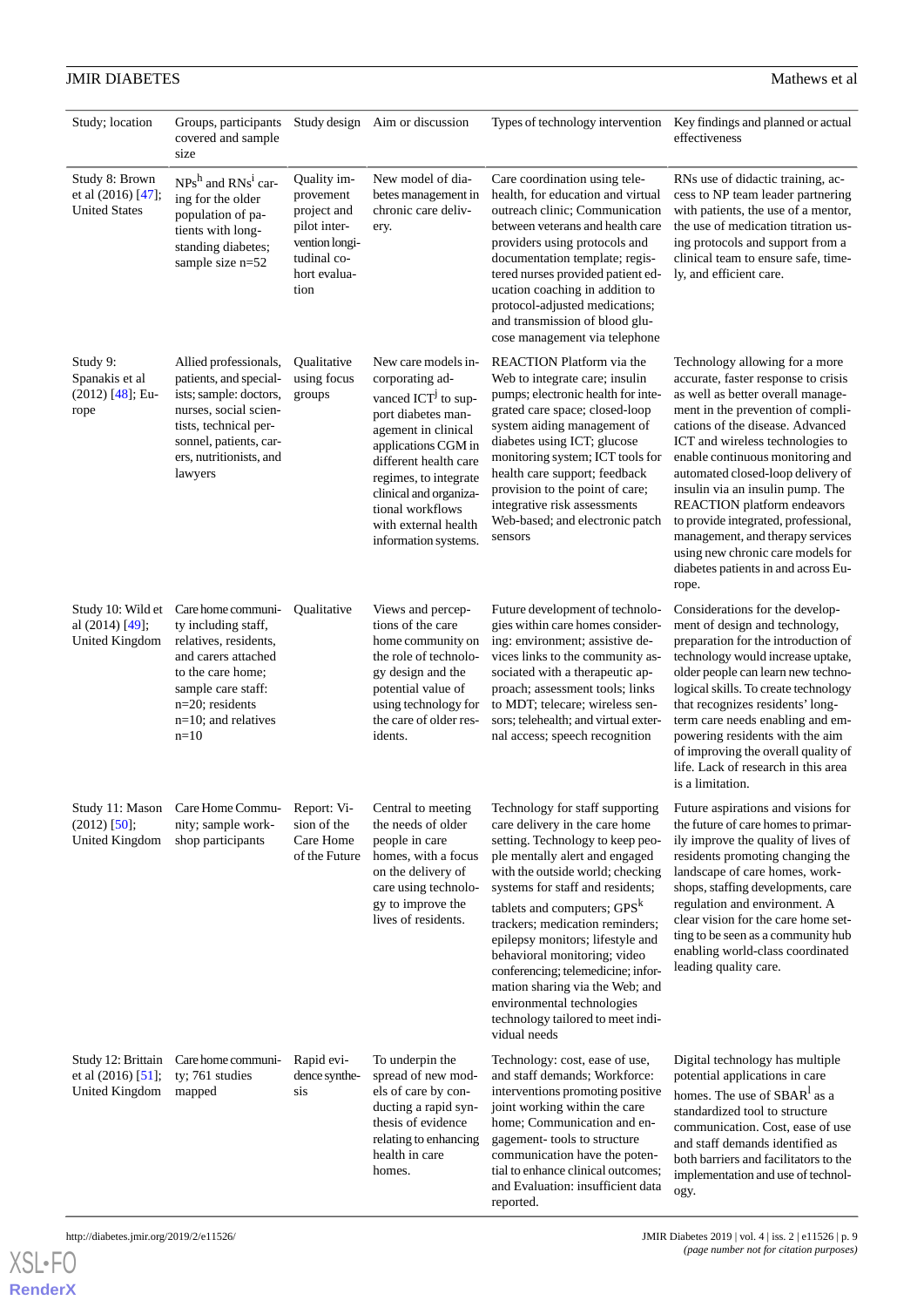| Study; location                                           | Groups, participants<br>covered and sample<br>size                                     | Study design              | Aim or discussion                                                                             | Types of technology intervention                                                                                                                                                                                                                                                                                                                                                                                   | Key findings and planned or actual<br>effectiveness                                                                                                                                                                                                                                                                                                                                                     |
|-----------------------------------------------------------|----------------------------------------------------------------------------------------|---------------------------|-----------------------------------------------------------------------------------------------|--------------------------------------------------------------------------------------------------------------------------------------------------------------------------------------------------------------------------------------------------------------------------------------------------------------------------------------------------------------------------------------------------------------------|---------------------------------------------------------------------------------------------------------------------------------------------------------------------------------------------------------------------------------------------------------------------------------------------------------------------------------------------------------------------------------------------------------|
| Study 13: Ben-<br>hamou et al<br>$(2013)$ [52];<br>France | Patients living with<br>diabetes; sample:<br>$n=163$ , older diabet-<br>ic individuals | Mixed-meth-<br>ods review | Current develop-<br>ments of information<br>technology for the<br>management of dia-<br>betes | Telemedicine delivery platform<br>involving doctors and nurse edu-<br>cators; telemonitoring; Web-<br>based programs to enable collab-<br>orative access to patient medical<br>records. Downloadable capillary<br>glycemic data; feedback with<br>GPs via telephone consultations<br>enabling real-time decision sup-<br>port; blood glucose online diary;<br>secure messaging system; and<br>educational websites | The use of information tools, spe-<br>cific software, and the internet<br>provides support and encourages<br>behavior necessary to prevent<br>clinical inertia and effectively<br>manage diabetes by improvement<br>of therapeutic compliance through<br>motivational support. The develop-<br>ment of telemedicine and mobile<br>internet contributes to better dia-<br>betes management for the user. |

<sup>a</sup>VC: video conferencing.

<sup>b</sup>HCP: health care professional.

<sup>c</sup>CGM: continuous glucose monitoring

<sup>d</sup>NHS: National Health Service

<sup>e</sup>MDT: multidisciplinary team.

<sup>f</sup>RCT: randomized controlled trial.

<sup>g</sup>GP: general practitioner.

h<sub>NP: nurse practitioner.</sub>

<sup>i</sup>RN: registered nurse.

<sup>j</sup>ICT: Information and Communication Technologies.

<sup>k</sup>GPS: Global Positioning System.

<sup>1</sup>SBAR: Situation, Background, Assessment, Recommendation.

## *Discussion*

### **Search Outcome**

This systematic review synthesizes the database results of relevant studies in the use of technology in and around the care home setting to support the care home community and staff responsible for the care of residents living with diabetes. Considerations for the development of design and technology included views and perceptions of the care home community on the role of technology design and the potential value of using technology for the systematic management of diabetes in older residents. Studies highlighted that there is a comprehensive role for co-design in the way that technology can be used within the care home setting for empowering care homes. Supporting technologies and monitoring devices are being used together with telephone calls, interactive Web-based management systems, educational websites, and multidisciplinary communication. This review highlights that technology solutions are being sought and used; however, uptake of the use of technology is slow to progress and training and support in the use of telehealth technology is crucial to aid HCPs.

Most studies included multifaceted interventions necessary to effectively manage diabetes. However, despite the broad inclusion criteria, limited research was found in this area. It is clear that multiple competencies are required by care home staff to individually manage cases of elderly residents living with diabetes; fundamentally, it is knowledge, skills, and the ability of care home staff to access specialist support and services that affect the quality of care for residents helping to prevent clinical inertia in diabetes management including care coordination and

feedback provision to the point of care and standardized tools to structure communication [\[48](#page-13-0)[,51](#page-13-3),[52](#page-13-4)]. To prevent complications associated with diabetes and comorbidities, personal individual care planning for residents to adapt and individualize treatment initiatives for diabetes management in nursing homes was emphasized [[42\]](#page-12-14).

Educational needs for care home staff are being recognized and supported [\[41](#page-12-13)-[44,](#page-12-16)[47](#page-12-19)] by using technological interventions such as VC alongside educational workshops, pilot programs, electronic learning (e-learning), and websites [\[41](#page-12-13),[45](#page-12-17)[,48](#page-13-0),[49](#page-13-1)[,52](#page-13-4)] including Web-based learning and information communication toolkits [[44](#page-12-16)[,45](#page-12-17)]. The significance of design and support is recognized within studies rating the suitability of blended learning as an approach to education, including a combination of hands-on skills-based training from experts to enhance evidence-based practice skills in addition to using Web-based or e-learning facilities.

Technology being used in the care home setting by visiting HCPs was also reported alongside individual care planning and individualized monitoring for glycemic control [[42](#page-12-14)[,43](#page-12-15)]. More frequent use of insulin pumps, continuous glucose monitoring, and smart meters with feedback systems was also found [[43,](#page-12-15)[47,](#page-12-19)[48\]](#page-13-0). Positively reported to aid in diabetes management was the use and development of telemedicine, telehealth and telecare, TEC services, and Web platforms supported by the use of tools to communicate [[30](#page-12-5)[,45](#page-12-17),[47](#page-12-19)[,49](#page-13-1)-[52\]](#page-13-4). Two-way video links, virtual wards, and Android tablets allowed multidisciplinary team communication, integration, and care coordination [\[45](#page-12-17)[-48](#page-13-0)] providing support for both patients and those caring for them. Environmental assistive devices,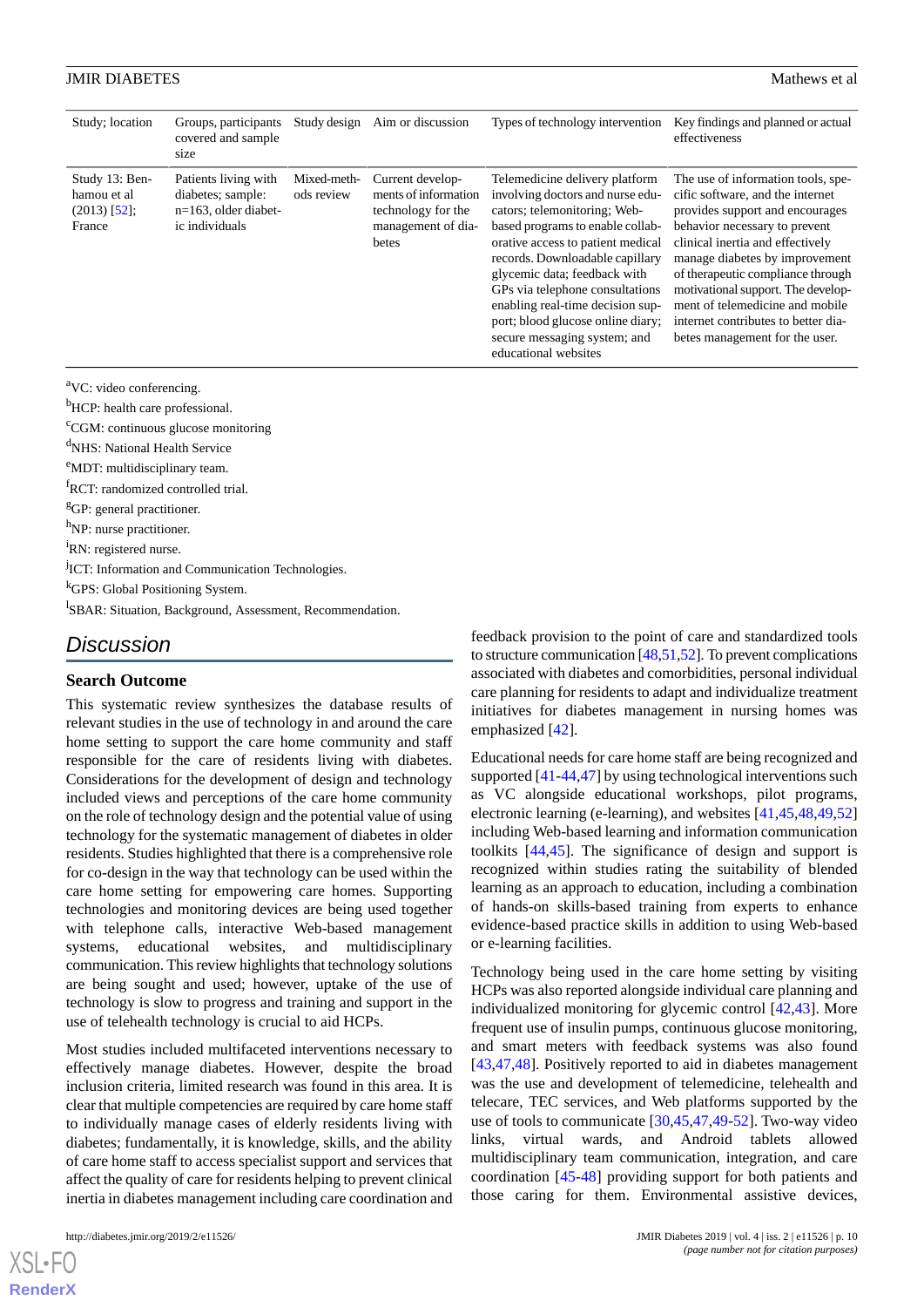computers, trackers, monitors, and tablets are used to promote mental engagement with the outside communities and support networks including family [\[51](#page-13-3)], and they take a therapeutic approach with the aim to empower residents with a view to improve the overall quality of care and quality of life for residents in care homes [[49](#page-13-1)[,50](#page-13-2)].

### **Limitations**

Promoting systematic reviews as best practice has its challenges; it is thorough and therefore time-consuming as well as labor-intensive, requiring collaboration between authors. Data and methodology were poorly described in some studies and nonexistent in others; homogeneity from different study designs meant that we found considerable diversity of studies, reports, and case studies, which made it difficult to assess the risk of bias. Particularly, the limitation of the methodology used in this review was the information used for the analysis procedure based on the availability and quality of data to assess the risk of bias. However, some studies were written by experts in this field who were able to guide analysis and determine these objectives. Some included studies of qualitative nature were inappropriate for this approach, and therefore, the strengths of these studies needed to be balanced against the practical limitations of being able to determine the risk of bias; no studies were excluded on the basis of quality.

### **Conclusions**

To summarize on existing evidence and approaches found by conducting this review, there is limited published evidence of a standard practical role for technologies connecting the care home community with diabetes support, education, resources, and systems. There are many emerging forms of technology to enhance, support, and inform decisions about the management of residents' diabetes care; however, there is no standardized approach to address access to specialist support or definitive

standards of care in relation to diabetes management in the care home setting.

The use of technology has the potential to initiate early intervention, enable efficient responsive care, and most importantly, link the care home community to multidisciplinary clinical teams for support and communication. Therefore, standards need to be established with regard to care and management, with guidelines put in place. This includes mandatory educational frameworks for care home staff providing access to education and training so that the staff can maintain health and social care clinical competencies across the board. Improved diabetes education for care home staff is an important approach to improved diabetes management and the delivery of quality care.

Learning from examples of existing TEC and looking at new ways that health care technologies can help to provide a proactive approach in linking care homes with community health care services will assist in managing symptoms and reducing the impact of complications and hold potential to improve patient care pathways. Initiatives using technology to help support continuity of care for older people living with diabetes in the care home setting with complex care needs should be explored further.

Care homes play a vital role in the provision of support and care for most elderly members of our society for long-term care. Future aspirations for the care home setting are for care homes to be recognized as providers of safe, high-quality, individualized, and coordinated care. To achieve this fully, care home staff need to be supported in the delivery of excellent standards of care, being involved in new and creative approaches to the delivery of care. Nevertheless, engaging care home staff with a shared interest in improving the care of older people in care homes is multifaceted. Understanding how a new initiative or model of care will influence outcomes for care home residents has the potential to increase support for a change in practice.

### **Acknowledgments**

<span id="page-10-1"></span>RM received funding from the European Structural Investment Fund.

### **Conflicts of Interest**

None declared.

### <span id="page-10-2"></span>**Multimedia Appendix 1**

Preferred Reporting Items for Systematic Review and Meta-Analysis (PRISMA P) 2015 checklist.

[[PDF File \(Adobe PDF File\), 315KB-Multimedia Appendix 1](https://jmir.org/api/download?alt_name=diabetes_v4i2e11526_app1.pdf&filename=077ecc1c76caf73fd6b8b1c2493a4b1e.pdf)]

### <span id="page-10-0"></span>**Multimedia Appendix 2**

Data extraction form.

[[PDF File \(Adobe PDF File\), 113KB-Multimedia Appendix 2](https://jmir.org/api/download?alt_name=diabetes_v4i2e11526_app2.pdf&filename=924959f69619459e41bda6b0b1d83f08.pdf)]

## **References**

[XSL](http://www.w3.org/Style/XSL)•FO **[RenderX](http://www.renderx.com/)**

1. National Records of Scotland. 2015 Oct 29. Projected Population of Scotland (2014 based) URL: [https://www.](https://www.nrscotland.gov.uk/files//statistics/population-projections/2014-based/pp14-corrected.pdf) [nrscotland.gov.uk/files//statistics/population-projections/2014-based/pp14-corrected.pdf](https://www.nrscotland.gov.uk/files//statistics/population-projections/2014-based/pp14-corrected.pdf) [accessed 2019-03-11] [[WebCite](http://www.webcitation.org/

                                76mmNG6Nr) [Cache ID 76mmNG6Nr\]](http://www.webcitation.org/

                                76mmNG6Nr)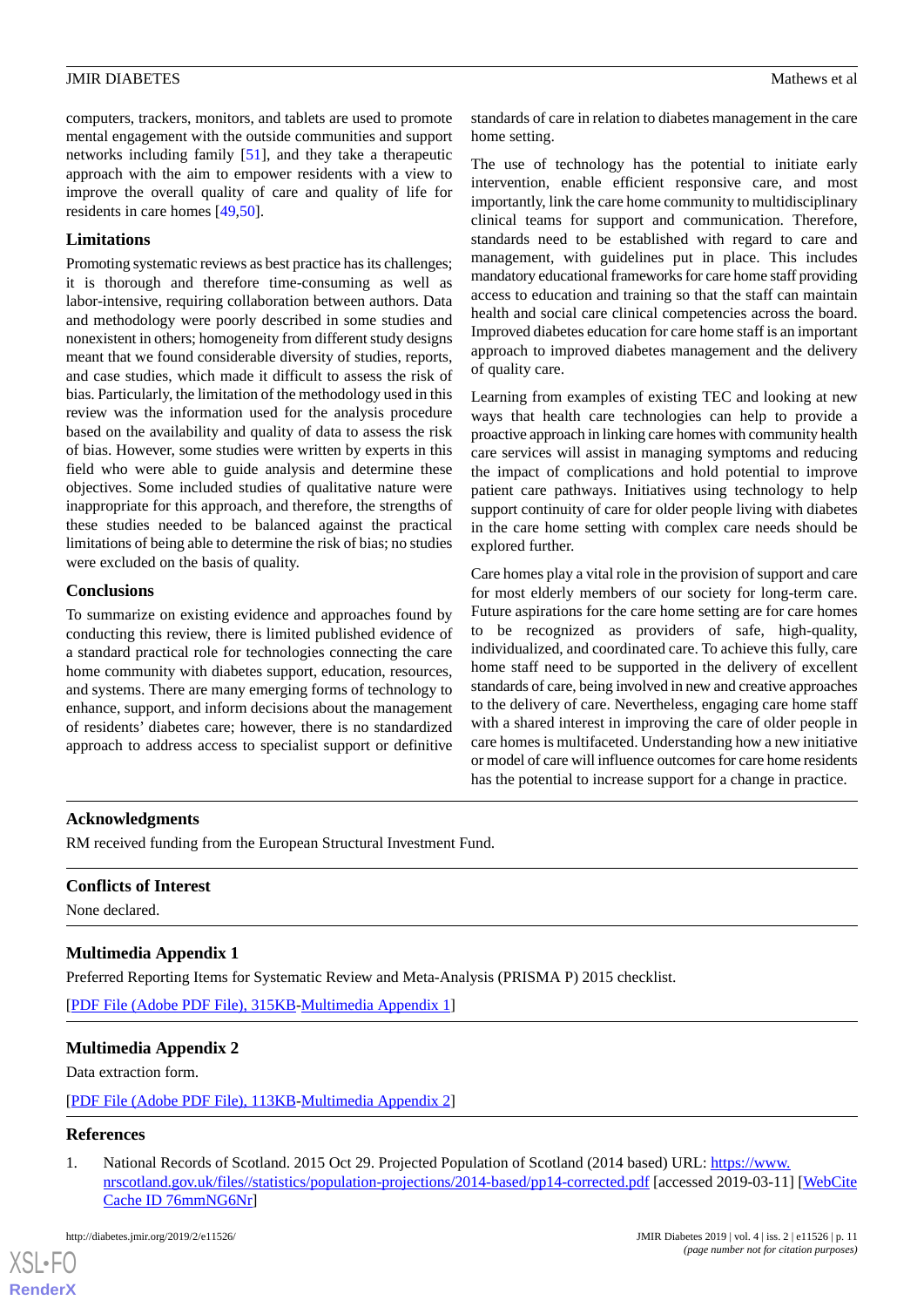- 2. NHS Scotland. 2016. Scottish Diabetes Survey 2016 URL: [http://www.diabetesinscotland.org.uk/Publications/](http://www.diabetesinscotland.org.uk/Publications/Scottish%20Diabetes%20Survey%202016.pdf) [Scottish%20Diabetes%20Survey%202016.pdf](http://www.diabetesinscotland.org.uk/Publications/Scottish%20Diabetes%20Survey%202016.pdf) [accessed 2019-03-06] [[WebCite Cache ID 76ftYBOM3\]](http://www.webcitation.org/

                                76ftYBOM3)
- <span id="page-11-0"></span>3. Fleming DM, Cross KW, Barley MA. Recent changes in the prevalence of diseases presenting for health care. Br J Gen Pract 2005 Aug;55(517):589-595. [Medline: [16105366\]](http://www.ncbi.nlm.nih.gov/entrez/query.fcgi?cmd=Retrieve&db=PubMed&list_uids=16105366&dopt=Abstract)
- <span id="page-11-13"></span><span id="page-11-1"></span>4. Sinclair AJ, Gadsby R, Penfold S, Croxson SC, Bayer AJ. Prevalence of diabetes in care home residents. Diabetes Care 2001 Jun; 24(6): 1066-1068. [Medline: [11375372](http://www.ncbi.nlm.nih.gov/entrez/query.fcgi?cmd=Retrieve&db=PubMed&list_uids=11375372&dopt=Abstract)]
- 5. Care Quality Commission. 2015. Guidance for CQC staff: Inspecting the quality of care for residents with diabetes mellitus living in care homes URL: [http://www.kssahsn.net/what-we-do/our-news/events/Care%20Homes%20Collaborative/](http://www.kssahsn.net/what-we-do/our-news/events/Care%20Homes%20Collaborative/20150703-Diabetes-Guidance-for-care-home-inspectors-CQC3.pdf) [20150703-Diabetes-Guidance-for-care-home-inspectors-CQC3.pdf](http://www.kssahsn.net/what-we-do/our-news/events/Care%20Homes%20Collaborative/20150703-Diabetes-Guidance-for-care-home-inspectors-CQC3.pdf) [accessed 2019-03-06] [\[WebCite Cache ID 76fuf3udD\]](http://www.webcitation.org/

                                76fuf3udD)
- <span id="page-11-3"></span><span id="page-11-2"></span>6. Fox C, Kilvert A. The state of diabetes care in residential homes. J Diab Nurs 2016;20(6):142-146 [\[FREE Full text\]](https://www.diabetesonthenet.com/uploads/resources/dotn/_master/4596/files/pdf/jdn20-4-142-6.pdf)
- <span id="page-11-4"></span>7. Population Projections Scotland. Scotland: National Records Scotland; 2017. Projected Population of Scotland (2016 based) URL: [https://www.nrscotland.gov.uk/statistics-and-data/statistics/statistics-by-theme/population/population-projections/](https://www.nrscotland.gov.uk/statistics-and-data/statistics/statistics-by-theme/population/population-projections/population-projections-scotland/2016-based) [population-projections-scotland/2016-based](https://www.nrscotland.gov.uk/statistics-and-data/statistics/statistics-by-theme/population/population-projections/population-projections-scotland/2016-based) [accessed 2019-03-07] [[WebCite Cache ID 76h0rGTvo\]](http://www.webcitation.org/

                                76h0rGTvo)
- 8. Diabetes UK. 2014 Jun. Position Statement: Diabetes care for older people resident in care homes URL: [https://www.](https://www.diabetes.org.uk/resources-s3/2017-09/Diabetes%20care%20for%20older%20people%20resident%20in%20care%20homes%20%28June%202014%29_0.pdf) [diabetes.org.uk/resources-s3/2017-09/](https://www.diabetes.org.uk/resources-s3/2017-09/Diabetes%20care%20for%20older%20people%20resident%20in%20care%20homes%20%28June%202014%29_0.pdf) [Diabetes%20care%20for%20older%20people%20resident%20in%20care%20homes%20%28June%202014%29\\_0.pdf](https://www.diabetes.org.uk/resources-s3/2017-09/Diabetes%20care%20for%20older%20people%20resident%20in%20care%20homes%20%28June%202014%29_0.pdf)
- <span id="page-11-6"></span><span id="page-11-5"></span>[accessed 2019-03-06] [\[WebCite Cache ID 76g0QrSLt\]](http://www.webcitation.org/

                                76g0QrSLt) 9. Sinclair AJ, Girling AJ, Gadsby R, Bourdel-Marchasson I, Bayer AJ. Diabetes in care homes: a cluster randomised controlled trial of resident education. Br J Diab Vasc Dis 2012 Nov 19;12(5):238-242. [doi: [10.1177/1474651412466271\]](http://dx.doi.org/10.1177/1474651412466271)
- <span id="page-11-7"></span>10. Fox C, Kilvert A. The neglected elderly with diabetes–raising the standards in care homes. Br J Diab 2014 Sep 12;14(3):109-111. [doi: [10.15277/bjdvd.2014.031](http://dx.doi.org/10.15277/bjdvd.2014.031)]
- <span id="page-11-8"></span>11. British Geriatrics Society: Improving Healthcare for Older People. 2016 Dec 1. Effective healthcare for older people living in care homes. Guidance on commissioning and providing healthcare services across the UK URL: [https://www.bgs.org.uk/](https://www.bgs.org.uk/resources/effective-healthcare-for-older-people-living-in-care-homes) [resources/effective-healthcare-for-older-people-living-in-care-homes](https://www.bgs.org.uk/resources/effective-healthcare-for-older-people-living-in-care-homes)[accessed 2019-03-11] [\[WebCite Cache ID 76mp97385\]](http://www.webcitation.org/

                                76mp97385)
- <span id="page-11-10"></span><span id="page-11-9"></span>12. NHS Scotland. Edinburgh: The Scottish Government; 2010 May. The Healthcare Quality Strategy for NHSScotland URL: <https://www2.gov.scot/resource/doc/311667/0098354.pdf> [accessed 2019-03-06] [[WebCite Cache ID 76fwRXFkU\]](http://www.webcitation.org/

                                76fwRXFkU)
- 13. Kilvert A, Fox C, Gregory R, Sharp P. Type 1 diabetes: time to act to raise standards of care. Br J Diab 2014;14(4):144-147 [[FREE Full text](https://bjd-abcd.com/index.php/bjd/article/view/39/93)] [doi: [10.15277/bjdvd.2014.044](http://dx.doi.org/10.15277/bjdvd.2014.044)]
- <span id="page-11-12"></span><span id="page-11-11"></span>14. Sinclair AJ, Gadsby R, Abdelhafiz AH, Kennedy M. Failing to meet the needs of generations of care home residents with diabetes: a review of the literature and call for action. Diab Med 2018 Jun 6;35:1144-1156 [[FREE Full text](https://onlinelibrary.wiley.com/doi/full/10.1111/dme.13702)] [doi: [10.1111/dme.13702](http://dx.doi.org/10.1111/dme.13702)]
- <span id="page-11-14"></span>15. Deakin TA, Littley MD. Diabetes care in residential homes: staff training makes a difference. J Hum Nutr Diet 2001 Dec;14(6):443-447. [Medline: [11906586](http://www.ncbi.nlm.nih.gov/entrez/query.fcgi?cmd=Retrieve&db=PubMed&list_uids=11906586&dopt=Abstract)]
- 16. Diabetes UK. 2010 Jan. Good clinical practice guidelines for care home residents living with diabetes URL: [https://www.](https://www.diabetes.org.uk/resources-s3/2017-09/Care-homes-0110_0.pdf) [diabetes.org.uk/resources-s3/2017-09/Care-homes-0110\\_0.pdf](https://www.diabetes.org.uk/resources-s3/2017-09/Care-homes-0110_0.pdf) [accessed 2019-03-06] [[WebCite Cache ID 76g0CSJf6\]](http://www.webcitation.org/

                                76g0CSJf6)
- 17. NICE: National Institute for Health and Care Excellence. 2015 Dec 2. Type 2 diabetes in adults: management URL: [https:/](https://www.nice.org.uk/guidance/ng28/resources/type-2-diabetes-in-adults-management-pdf-1837338615493) [/www.nice.org.uk/guidance/ng28/resources/type-2-diabetes-in-adults-management-pdf-1837338615493](https://www.nice.org.uk/guidance/ng28/resources/type-2-diabetes-in-adults-management-pdf-1837338615493) [accessed 2019-03-06] [[WebCite Cache ID 76g0lICTc\]](http://www.webcitation.org/

                                76g0lICTc)
- <span id="page-11-15"></span>18. American Diabetes Association. ADA: Standards of Medical Care in Diabetes-2017. Diabetes Care 2017 Jan;40(Suppl 1):S1-S2 [[FREE Full text](http://care.diabetesjournals.org/?utm_source=Offline&utm_medium=Print&utm_content=diabetescare&utm_campaign=journals&s_src=vanity&s_subsrc=diabetescare)] [doi: [10.2337/dc17-S001](http://dx.doi.org/10.2337/dc17-S001)] [Medline: [27979885\]](http://www.ncbi.nlm.nih.gov/entrez/query.fcgi?cmd=Retrieve&db=PubMed&list_uids=27979885&dopt=Abstract)
- <span id="page-11-16"></span>19. Diabetes UK. 2013. End of life diabetes care URL: [https://diabetes-resources-production.s3-eu-west-1.amazonaws.com/](https://diabetes-resources-production.s3-eu-west-1.amazonaws.com/diabetes-storage/migration/pdf/End-of-life-care-Clinical-recs111113.pdf) [diabetes-storage/migration/pdf/End-of-life-care-Clinical-recs111113.pdf](https://diabetes-resources-production.s3-eu-west-1.amazonaws.com/diabetes-storage/migration/pdf/End-of-life-care-Clinical-recs111113.pdf) [accessed 2019-03-06] [[WebCite Cache ID](http://www.webcitation.org/

                                76g1Rn1Jt) [76g1Rn1Jt\]](http://www.webcitation.org/

                                76g1Rn1Jt)
- <span id="page-11-17"></span>20. Sinclair AJ, TaskFinish Group of Diabetes UK. Good clinical practice guidelines for care home residents with diabetes: an executive summary. Diabet Med 2011 Jul;28(7):772-777. [doi: [10.1111/j.1464-5491.2011.03320.x\]](http://dx.doi.org/10.1111/j.1464-5491.2011.03320.x) [Medline: [21672001](http://www.ncbi.nlm.nih.gov/entrez/query.fcgi?cmd=Retrieve&db=PubMed&list_uids=21672001&dopt=Abstract)]
- <span id="page-11-18"></span>21. Chan JC, Ozaki R, Luk A, Kong AP, Ma RC, Chow FC, JADE Collaborative Study Group. Delivery of integrated diabetes care using logistics and information technology--the Joint Asia Diabetes Evaluation (JADE) program. Diabetes Res Clin Pract 2014 Dec;106(Suppl 2):S295-S304. [doi: [10.1016/S0168-8227\(14\)70733-8](http://dx.doi.org/10.1016/S0168-8227(14)70733-8)] [Medline: [25550057](http://www.ncbi.nlm.nih.gov/entrez/query.fcgi?cmd=Retrieve&db=PubMed&list_uids=25550057&dopt=Abstract)]
- <span id="page-11-19"></span>22. Chambers R. GPonline. 2015. Commissioning news and views on GPonline.com URL: [http://www.](http://www.insidecommissioning.co.uk/article/1332262/ccgs-develop-integrated-care-implementation-tecs) [insidecommissioning.co.uk/article/1332262/ccgs-develop-integrated-care-implementation-tecs](http://www.insidecommissioning.co.uk/article/1332262/ccgs-develop-integrated-care-implementation-tecs) [accessed 2019-03-06] [[WebCite Cache ID 76g2JAzSm\]](http://www.webcitation.org/

                                76g2JAzSm)
- 23. Bowles KH, Dykes P, Demiris G. The use of health information technology to improve care and outcomes for older adults. Res Gerontol Nurs 2015;8(1):5-10 [\[FREE Full text\]](http://europepmc.org/abstract/MED/25625621) [doi: [10.3928/19404921-20121222-01\]](http://dx.doi.org/10.3928/19404921-20121222-01) [Medline: [25625621\]](http://www.ncbi.nlm.nih.gov/entrez/query.fcgi?cmd=Retrieve&db=PubMed&list_uids=25625621&dopt=Abstract)
- 24. Kaiser Permanente. 2015. Kaiser Permanente Colorado Announces Opening of Lone Tree Multi-Specialty Center URL: [https://share.kaiserpermanente.org/article/](https://share.kaiserpermanente.org/article/kaiser-permanente-colorado-announces-grand-opening-of-lone-tree-multi-specialty-center/) [kaiser-permanente-colorado-announces-grand-opening-of-lone-tree-multi-specialty-center/](https://share.kaiserpermanente.org/article/kaiser-permanente-colorado-announces-grand-opening-of-lone-tree-multi-specialty-center/) [accessed 2019-03-06] [[WebCite](http://www.webcitation.org/

                                76g2sJMjZ) [Cache ID 76g2sJMjZ\]](http://www.webcitation.org/

                                76g2sJMjZ)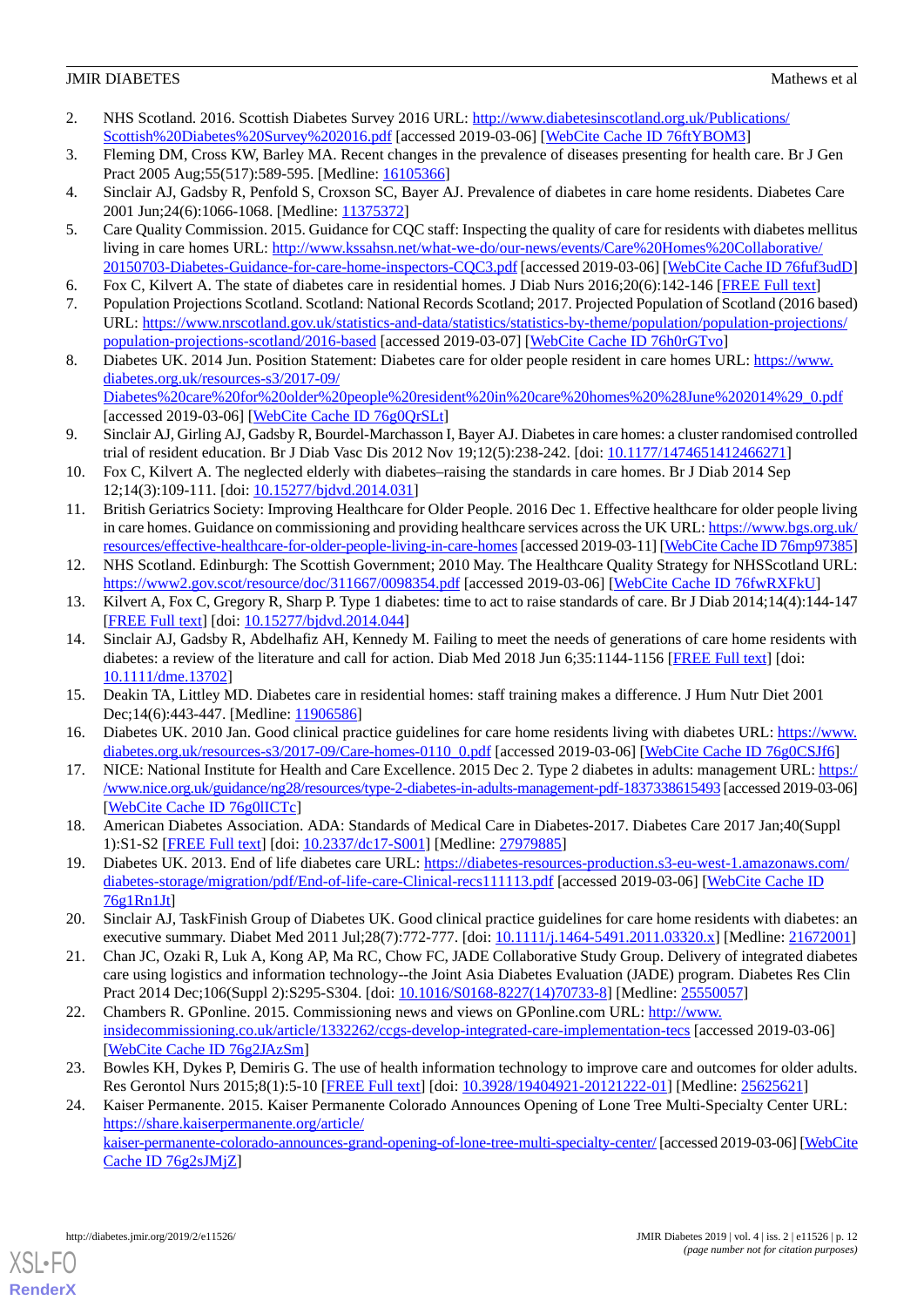- <span id="page-12-0"></span>25. King GC, O'Donnell C, Boddy D, Smith F, Heaney D, Mair FS. Boundaries and e-health implementation in health and social care. BMC Med Inform Decis Mak 2012 Sep 07;12:100 [[FREE Full text](https://bmcmedinformdecismak.biomedcentral.com/articles/10.1186/1472-6947-12-100)] [doi: [10.1186/1472-6947-12-100](http://dx.doi.org/10.1186/1472-6947-12-100)] [Medline: [22958223](http://www.ncbi.nlm.nih.gov/entrez/query.fcgi?cmd=Retrieve&db=PubMed&list_uids=22958223&dopt=Abstract)]
- <span id="page-12-1"></span>26. Steele Gray C, Khan AL, Kuluski K, McKillop I, Sharpe S, Bierman AS, et al. Improving patient experience and primary care quality for patients with complex chronic disease using the lectronic patient-reported outcomes tool: adopting qualitative methods into a user-centered design approach. JMIR Res Protoc 2016 Feb 18;5(1):28 [[FREE Full text](http://www.researchprotocols.org/2016/1/e28/)] [doi: [10.2196/resprot.5204](http://dx.doi.org/10.2196/resprot.5204)] [Medline: [26892952\]](http://www.ncbi.nlm.nih.gov/entrez/query.fcgi?cmd=Retrieve&db=PubMed&list_uids=26892952&dopt=Abstract)
- <span id="page-12-3"></span><span id="page-12-2"></span>27. Wan Q, Makeham M, Zwar NA, Petche S. Qualitative evaluation of a diabetes electronic decision support tool: views of users. BMC Med Inform Decis Mak 2012 Jul 03;12(1):61 [[FREE Full text](https://bmcmedinformdecismak.biomedcentral.com/articles/10.1186/1472-6947-12-61)] [doi: [10.1186/1472-6947-12-61\]](http://dx.doi.org/10.1186/1472-6947-12-61) [Medline: [22759239](http://www.ncbi.nlm.nih.gov/entrez/query.fcgi?cmd=Retrieve&db=PubMed&list_uids=22759239&dopt=Abstract)]
- <span id="page-12-4"></span>28. West SP, Lagua C, Trief PM, Izquierdo R, Weinstock RS. Goal setting using telemedicine in rural underserved older adults with diabetes: experiences from the informatics for diabetes education and telemedicine project. Telemed J E Health 2010 May;16(4):405-416 [\[FREE Full text\]](https://doi.org/10.1089/tmj.2009.0136) [doi: [10.1089/tmj.2009.0136](http://dx.doi.org/10.1089/tmj.2009.0136)] [Medline: [20507198](http://www.ncbi.nlm.nih.gov/entrez/query.fcgi?cmd=Retrieve&db=PubMed&list_uids=20507198&dopt=Abstract)]
- <span id="page-12-5"></span>29. Kolltveit BH, Gjengedal E, Graue M, Iversen MM, Thorne S, Kirkevold M. Conditions for success in introducing telemedicine in diabetes foot care: a qualitative inquiry. BMC Nurs 2017 Jan 13;16:2 [[FREE Full text\]](https://bmcnurs.biomedcentral.com/articles/10.1186/s12912-017-0201-y) [doi: [10.1186/s12912-017-0201-y](http://dx.doi.org/10.1186/s12912-017-0201-y)] [Medline: [28100957](http://www.ncbi.nlm.nih.gov/entrez/query.fcgi?cmd=Retrieve&db=PubMed&list_uids=28100957&dopt=Abstract)]
- <span id="page-12-6"></span>30. Carlisle K, Warren R. A qualitative case study of telehealth for in-home monitoring to support the management of type 2 diabetes. J Telemed Telecare 2013 Oct;19(7):372-375. [doi: [10.1177/1357633X13506512](http://dx.doi.org/10.1177/1357633X13506512)] [Medline: [24218347\]](http://www.ncbi.nlm.nih.gov/entrez/query.fcgi?cmd=Retrieve&db=PubMed&list_uids=24218347&dopt=Abstract)
- 31. Priest L, Nayak L, Stuart-Hamilton I. Website task performance by older adults. Behav Inform Technol 2007 May 18;26(3):189-195. [doi: [10.1080/01449290500402668\]](http://dx.doi.org/10.1080/01449290500402668)
- <span id="page-12-7"></span>32. Age UK. 2013 Mar. Later Life in the United Kingdom: Digital Inclusion URL: [https://www.ageuk.org.uk/globalassets/](https://www.ageuk.org.uk/globalassets/age-uk/documents/reports-and-publications/later_life_uk_factsheet.pdf) [age-uk/documents/reports-and-publications/later\\_life\\_uk\\_factsheet.pdf](https://www.ageuk.org.uk/globalassets/age-uk/documents/reports-and-publications/later_life_uk_factsheet.pdf) [accessed 2019-03-11] [[WebCite Cache ID](http://www.webcitation.org/

                                76mwltXqQ) [76mwltXqQ](http://www.webcitation.org/

                                76mwltXqQ)]
- <span id="page-12-8"></span>33. Zickuhr K, Smith A. Pew Research Centre: Internet and Technology. 2012 Apr 13. Digital differences URL: [http://www.](http://www.pewinternet.org/2012/04/13/digital-differences/) [pewinternet.org/2012/04/13/digital-differences/](http://www.pewinternet.org/2012/04/13/digital-differences/) [accessed 2019-03-11] [\[WebCite Cache ID 76mx3j864\]](http://www.webcitation.org/

                                76mx3j864)
- <span id="page-12-9"></span>34. Shamseer L, Moher D, Clarke M, Ghersi D, Liberati A, Petticrew M, PRISMA-P Group. Preferred reporting items for systematic review and meta-analysis protocols (PRISMA-P) 2015: elaboration and explanation. Br Med J 2015 Dec 02;350:g7647 [[FREE Full text](http://www.bmj.com/cgi/pmidlookup?view=long&pmid=25555855)] [doi: [10.1136/bmj.g7647\]](http://dx.doi.org/10.1136/bmj.g7647) [Medline: [25555855\]](http://www.ncbi.nlm.nih.gov/entrez/query.fcgi?cmd=Retrieve&db=PubMed&list_uids=25555855&dopt=Abstract)
- <span id="page-12-10"></span>35. Whiting P, Savović J, Higgins JP, Caldwell DM, Reeves BC, Shea B, ROBIS group. ROBIS: a new tool to assess risk of bias in systematic reviews was developed. J Clin Epidemiol 2016 Jan;69:225-234 [[FREE Full text](https://linkinghub.elsevier.com/retrieve/pii/S0895-4356(15)00308-X)] [doi: [10.1016/j.jclinepi.2015.06.005\]](http://dx.doi.org/10.1016/j.jclinepi.2015.06.005) [Medline: [26092286](http://www.ncbi.nlm.nih.gov/entrez/query.fcgi?cmd=Retrieve&db=PubMed&list_uids=26092286&dopt=Abstract)]
- <span id="page-12-11"></span>36. Moher D, Liberati A, Tetzlaff J, Altman DG. Preferred reporting items for systematic reviews and meta-analyses: the PRISMA statement. Ann Intern Med 2009 Aug 18;151(4):264-269 [\[FREE Full text](https://annals.org/aim/fullarticle/744664/preferred-reporting-items-systematic-reviews-meta-analyses-prisma-statement)] [doi: [10.7326/0003-4819-151-4-200908180-00135](http://dx.doi.org/10.7326/0003-4819-151-4-200908180-00135)] [Medline: [19621072](http://www.ncbi.nlm.nih.gov/entrez/query.fcgi?cmd=Retrieve&db=PubMed&list_uids=19621072&dopt=Abstract)]
- 37. Richardson WS, Wilson MC, Nishikawa J, Hayward RS. The well-built clinical question: a key to evidence-based decisions. ACP J Club 1995;123(3):A12-A13. [Medline: [7582737](http://www.ncbi.nlm.nih.gov/entrez/query.fcgi?cmd=Retrieve&db=PubMed&list_uids=7582737&dopt=Abstract)]
- <span id="page-12-12"></span>38. Armstrong EC. The well-built clinical question: the key to finding the best evidence efficiently. WMJ 1999;98(2):25-28. [Medline: [10235058](http://www.ncbi.nlm.nih.gov/entrez/query.fcgi?cmd=Retrieve&db=PubMed&list_uids=10235058&dopt=Abstract)]
- <span id="page-12-13"></span>39. Cheng GY. A study of clinical questions posed by hospital clinicians. J Med Libr Assoc 2004 Oct;92(4):445-458 [\[FREE](http://europepmc.org/abstract/MED/15494760) [Full text\]](http://europepmc.org/abstract/MED/15494760) [Medline: [15494760\]](http://www.ncbi.nlm.nih.gov/entrez/query.fcgi?cmd=Retrieve&db=PubMed&list_uids=15494760&dopt=Abstract)
- <span id="page-12-14"></span>40. Booth A, O'Rourke AJ, Ford NJ. Structuring the pre-search reference interview: a useful technique for handling clinical questions. Bull Med Libr Assoc 2000 Jul;88(3):239-246 [\[FREE Full text\]](http://europepmc.org/abstract/MED/10928709) [Medline: [10928709](http://www.ncbi.nlm.nih.gov/entrez/query.fcgi?cmd=Retrieve&db=PubMed&list_uids=10928709&dopt=Abstract)]
- <span id="page-12-15"></span>41. Fox CJ, Gillespie CR, Kilvert A, Sinclair AJ. Diabetes care for the most vulnerable in society – the views of professionals working in care homes and domiciliary care using focus group methodology. Br J Diab Vasc Dis 2013 Oct 14;13(5-6):244-248. [doi: [10.1177/1474651413506021](http://dx.doi.org/10.1177/1474651413506021)]
- <span id="page-12-16"></span>42. Benetos A, Novella JL, Guerci B, Blickle JF, Boivin JM, Cuny P, et al. Pragmatic diabetes management in nursing homes: individual care plan. J Am Med Dir Assoc 2013 Nov;14(11):791-800. [doi: [10.1016/j.jamda.2013.08.003](http://dx.doi.org/10.1016/j.jamda.2013.08.003)] [Medline: [24113629](http://www.ncbi.nlm.nih.gov/entrez/query.fcgi?cmd=Retrieve&db=PubMed&list_uids=24113629&dopt=Abstract)]
- <span id="page-12-18"></span><span id="page-12-17"></span>43. Kilvert A, Fox C. The challenges of type 1 diabetes in older people. Pract Diab 2015 Jun 09;32(5):175-179 [\[FREE Full](https://www.practicaldiabetes.com/wp-content/uploads/sites/29/2016/04/The-challenges-of-type-1-diabetes-in-older-people.pdf) [text](https://www.practicaldiabetes.com/wp-content/uploads/sites/29/2016/04/The-challenges-of-type-1-diabetes-in-older-people.pdf)] [doi: [10.1002/pdi.1952](http://dx.doi.org/10.1002/pdi.1952)]
- <span id="page-12-19"></span>44. Hausken M, Graue M. Developing, implementing and evaluating diabetes care training for nurses and nursing aides in nursing homes and municipal home-based services. Eur Diab Nurs 2013 Feb 27;10(1):19-24b [\[FREE Full text\]](https://onlinelibrary.wiley.com/doi/full/10.1002/edn.219) [doi: [10.1002/edn.219\]](http://dx.doi.org/10.1002/edn.219)
- 45. NHS England. 2015. Quick Guide: Technology In Care Homes URL: [https://www.nhs.uk/NHSEngland/keogh-review/](https://www.nhs.uk/NHSEngland/keogh-review/Documents/quick-guides/Quick-Guide-Technology-in-care-homes.pdf) [Documents/quick-guides/Quick-Guide-Technology-in-care-homes.pdf](https://www.nhs.uk/NHSEngland/keogh-review/Documents/quick-guides/Quick-Guide-Technology-in-care-homes.pdf)[accessed 2019-03-06] [[WebCite Cache ID 76gBlbNqa\]](http://www.webcitation.org/

                                76gBlbNqa)
- 46. Cook G, McNall A, Thompson J, Hodgson P, Shaw L, Cowie D. Integrated working for enhanced health care in English nursing homes. J Nurs Scholarsh 2017 Jan;49(1):15-23 [[FREE Full text](http://europepmc.org/abstract/MED/28094909)] [doi: [10.1111/jnu.12261\]](http://dx.doi.org/10.1111/jnu.12261) [Medline: [28094909\]](http://www.ncbi.nlm.nih.gov/entrez/query.fcgi?cmd=Retrieve&db=PubMed&list_uids=28094909&dopt=Abstract)
- 47. Brown N, Carrara BE, Watts SA, Lucatorto MA. RN diabetes virtual case management: a new model for providing chronic care management. Nurs Adm Q 2016;40(1):60-67. [doi: [10.1097/NAQ.0000000000000147](http://dx.doi.org/10.1097/NAQ.0000000000000147)] [Medline: [26636235](http://www.ncbi.nlm.nih.gov/entrez/query.fcgi?cmd=Retrieve&db=PubMed&list_uids=26636235&dopt=Abstract)]